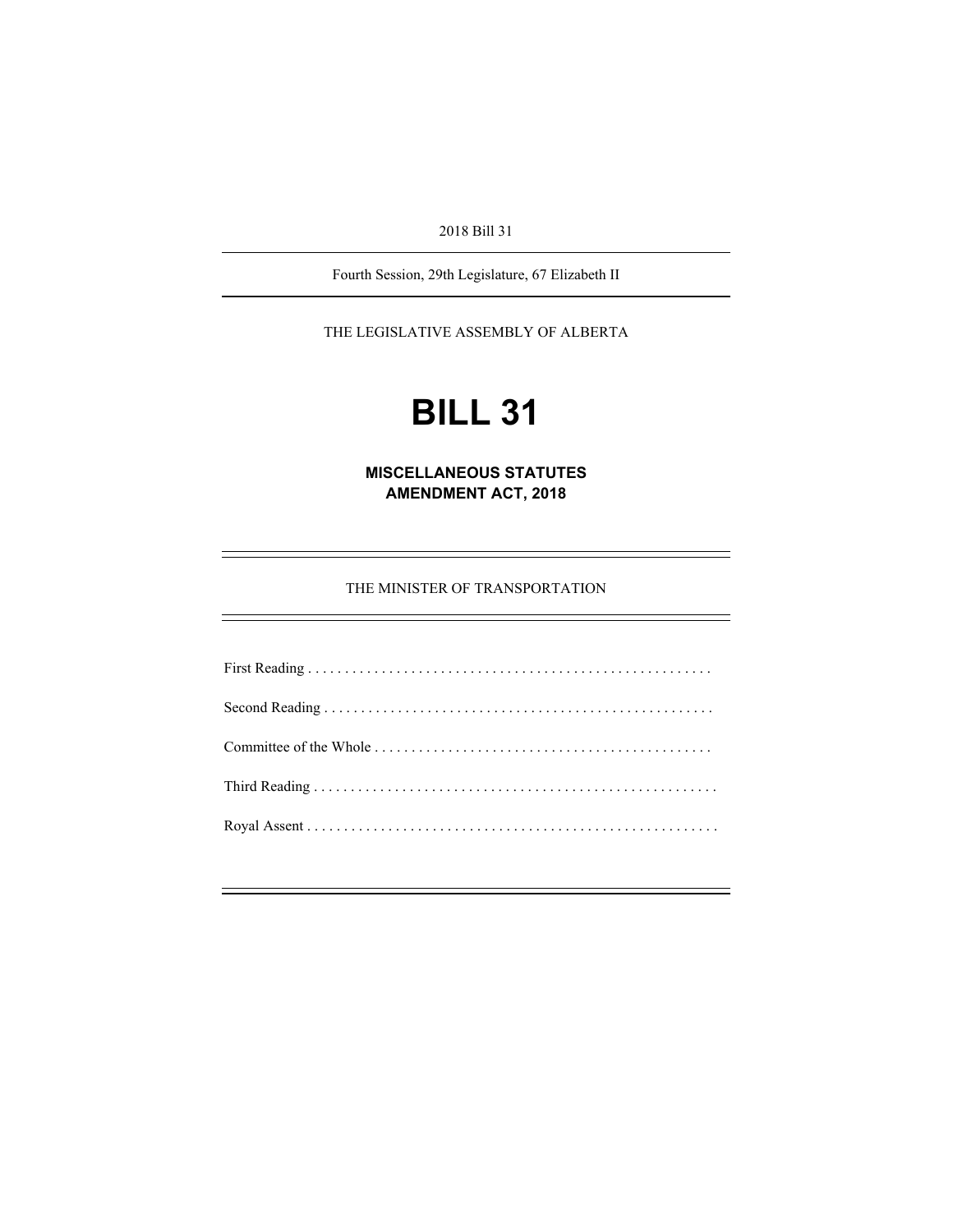*Bill 31* 

# **BILL 31**

2018

# **MISCELLANEOUS STATUTES AMENDMENT ACT, 2018**

*(Assented to , 2018)* 

HER MAJESTY, by and with the advice and consent of the Legislative Assembly of Alberta, enacts as follows:

## **Alberta Association of Municipal Districts and Counties Act**

#### **Amends SA 1923 c67**

**1(1) The** *Alberta Association of Municipal Districts and Counties Act* **is amended by this section.**

**(2) Section 1 is repealed and the following is substituted:** 

**1** This Act may be cited as the "*Rural Municipalities of Alberta Act*".

## **(3) The following is added after section 1:**

#### **Corporation continued**

**1.01** The Alberta Association of Municipal Districts and Counties is continued as a corporation under the name "Rural Municipalities of Alberta" (hereinafter referred to as the "Association").

**(4) Section 2 is amended by striking out** "(hereinafter referred to as "the Association")".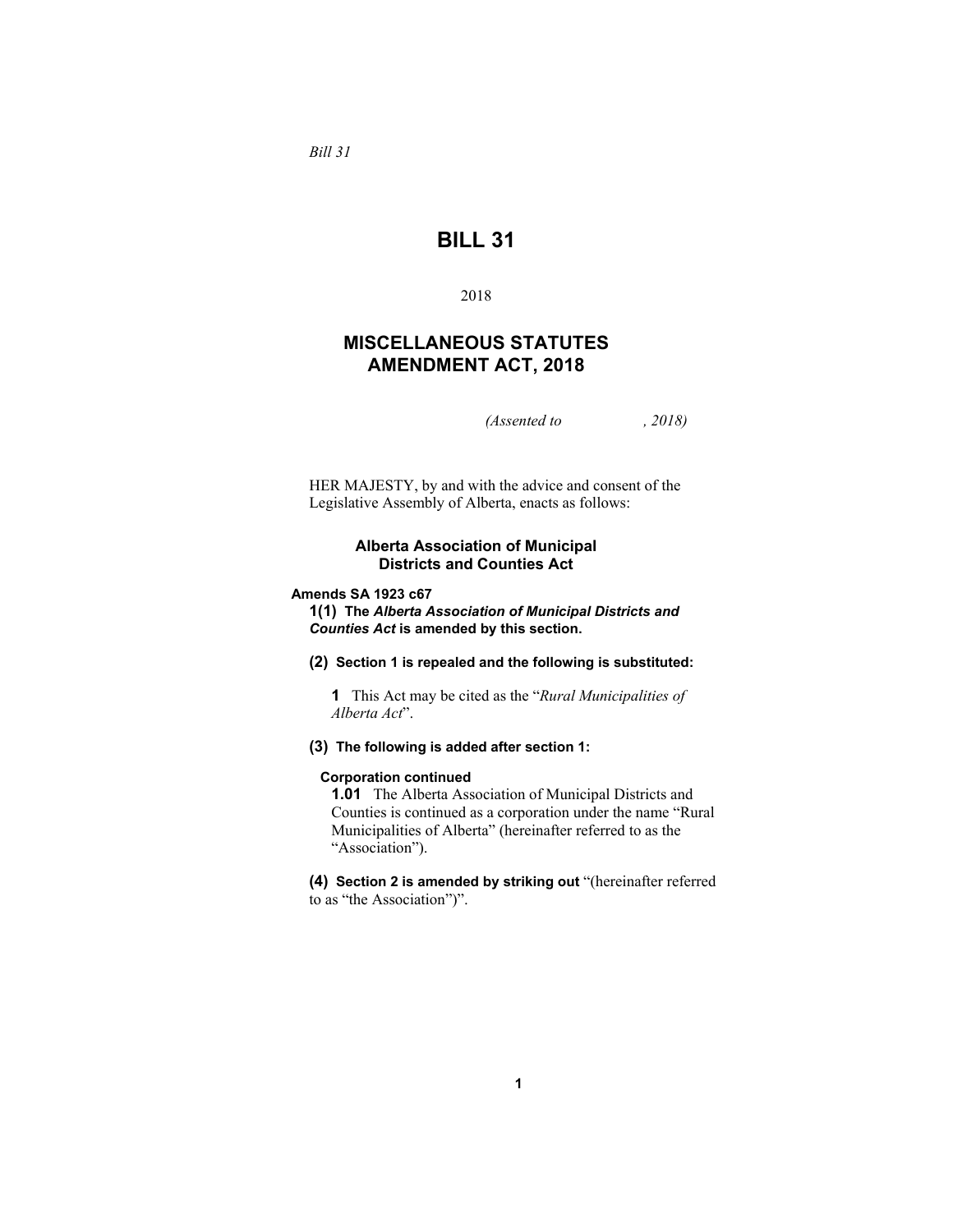**Explanatory Notes** 

## **Alberta Association of Municipal Districts and Counties Act**

**1**(1) Amends chapter 67 of the Statutes of Alberta, 1923.

(2) Section 1 presently reads:

*1 This Act may be cited as "The Alberta Association of Municipal Districts and Counties Act."* 

(3) Corporation continued.

#### (4) Section 2 presently reads in part:

*2 The present members of The Alberta Association of Municipal Districts and Counties and such others as shall hereafter become members of the association hereby incorporated shall be and are hereby constituted and declared to be a body corporate under the*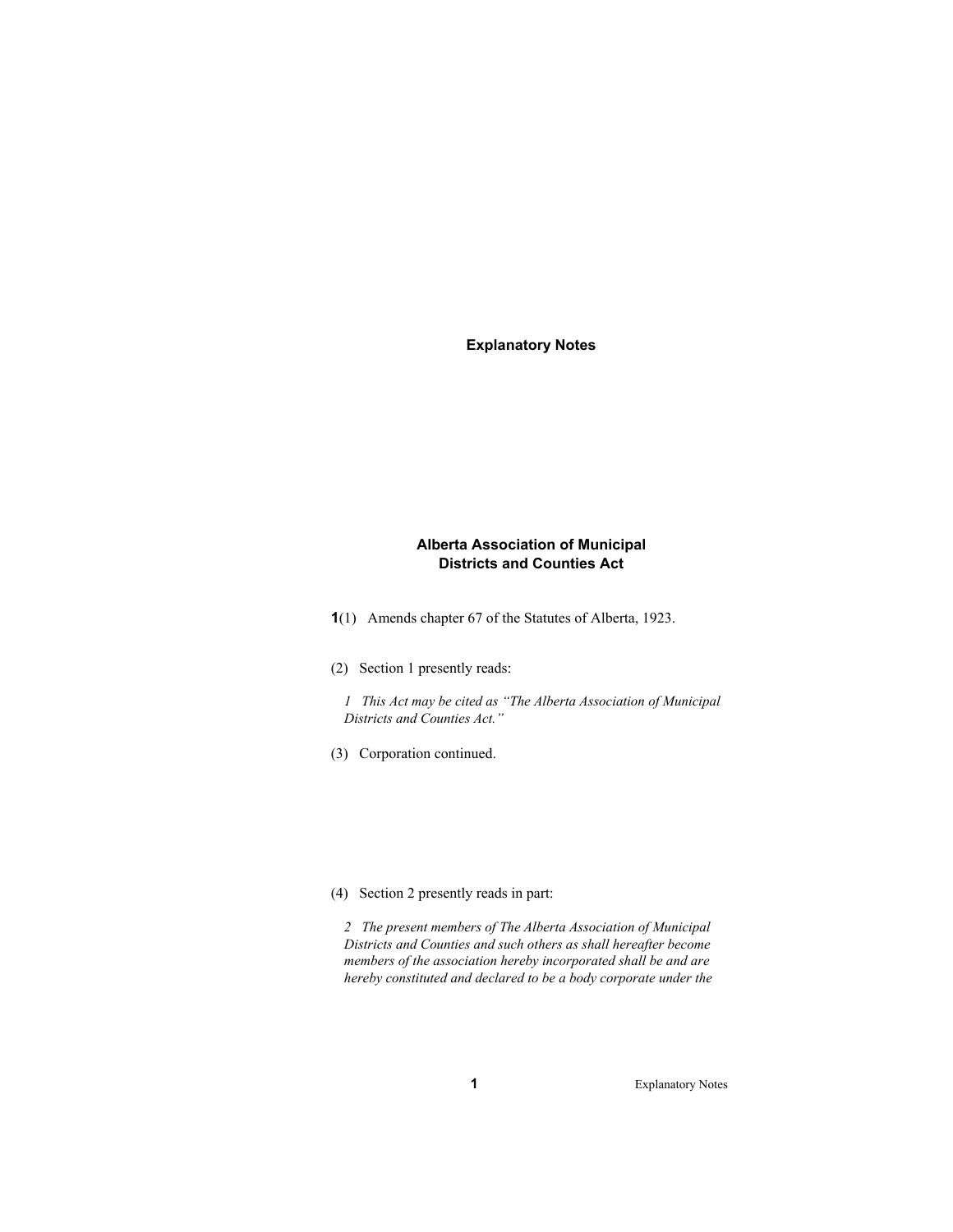## **Business Corporations Act**

## **Amends RSA 2000 cB-9**

**2(1) The** *Business Corporations Act* **is amended by this section.** 

**(2) Section 289(2) is amended by striking out** "and occupation".

#### **Companies Act**

#### **Amends RSA 2000 cC-21**

**3(1) The** *Companies Act* **is amended by this section.**

## **(2) Section 1 is amended by adding the following after clause (t):**

- (t.1) "recorded mail" means a form of document delivery by mail or courier in which receipt of the document must be acknowledged in writing;
- **(3) Section 22 is repealed and the following is substituted:**

## **Company without share capital**

**22** In the case of a company limited by guarantee and not having a share capital articles of association prescribing regulations for the company shall be registered with the memorandum.

## **(4) Section 66(1)(a) is amended by striking out** "addresses and occupations" **and substituting** "and addresses".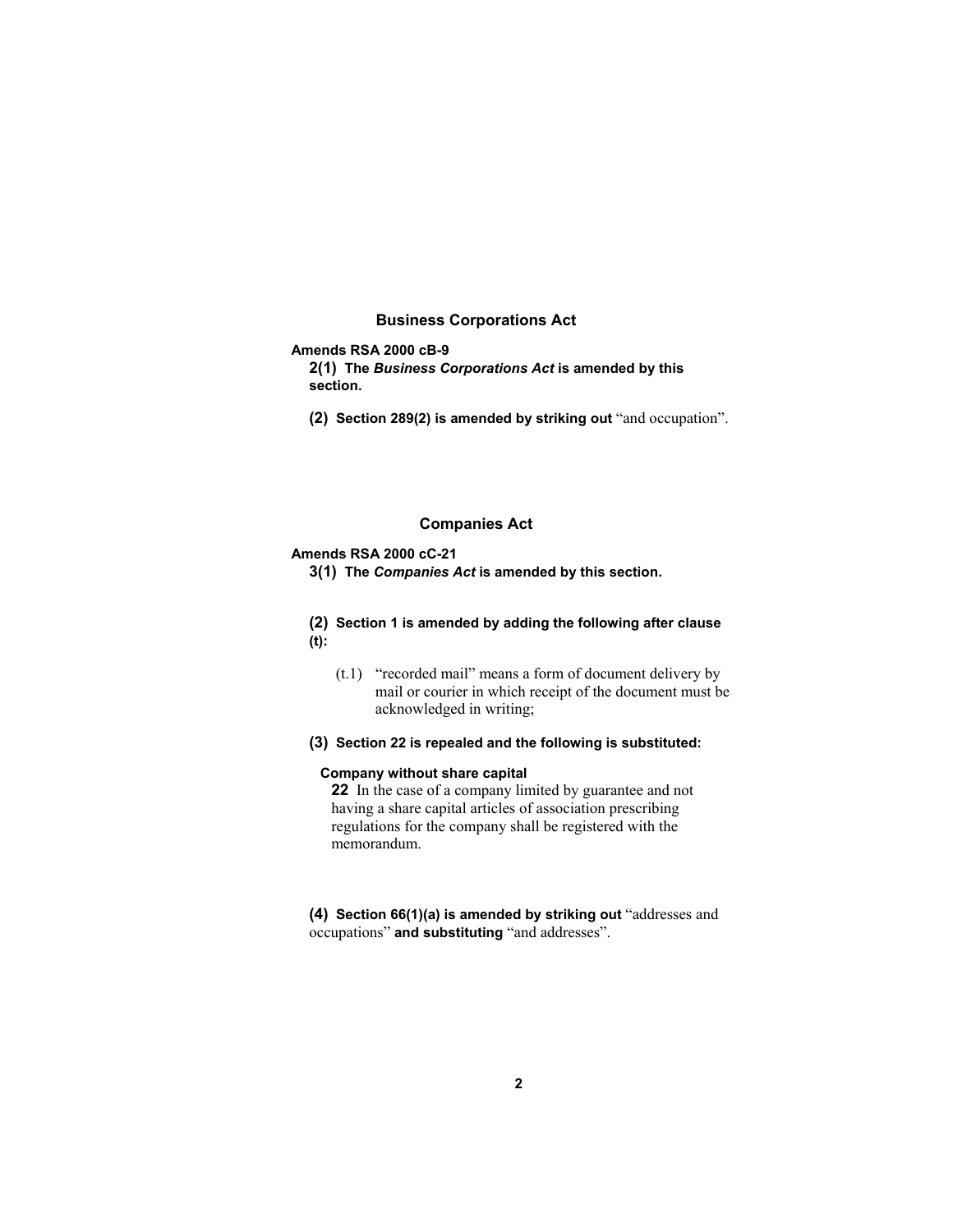*name of "The Alberta Association of Municipal Districts and Counties" (hereinafter referred to as "the Association"), and by that name shall have perpetual succession and a common seal for and with the following objects, powers and purposes, namely:* 

#### **Business Corporations Act**

- **2**(1) Amends chapter B-9 of the Revised Statutes of Alberta 2000.
- (2) Section 289(2) presently reads:

*(2) A notice sent to the Registrar pursuant to subsection (1)(c)(ii) shall contain the address and occupation of each new member of the board of directors or governing body.* 

#### **Companies Act**

**3**(1) Amends chapter C-21 of the Revised Statutes of Alberta 2000.

(2) Definition added.

#### (3) Section 22 presently reads:

*22(1) In the case of a company limited by guarantee and not having a share capital articles of association prescribing regulations for the company shall be registered with the memorandum.* 

*(2) The articles shall, for the purpose of enabling the Registrar to determine the fees payable on registration, state the number of members of which the company will consist.* 

(4) Section 66(1) presently reads in part:

*66(1) Every company shall keep in one or more books a register of its members, and shall enter therein the following particulars:*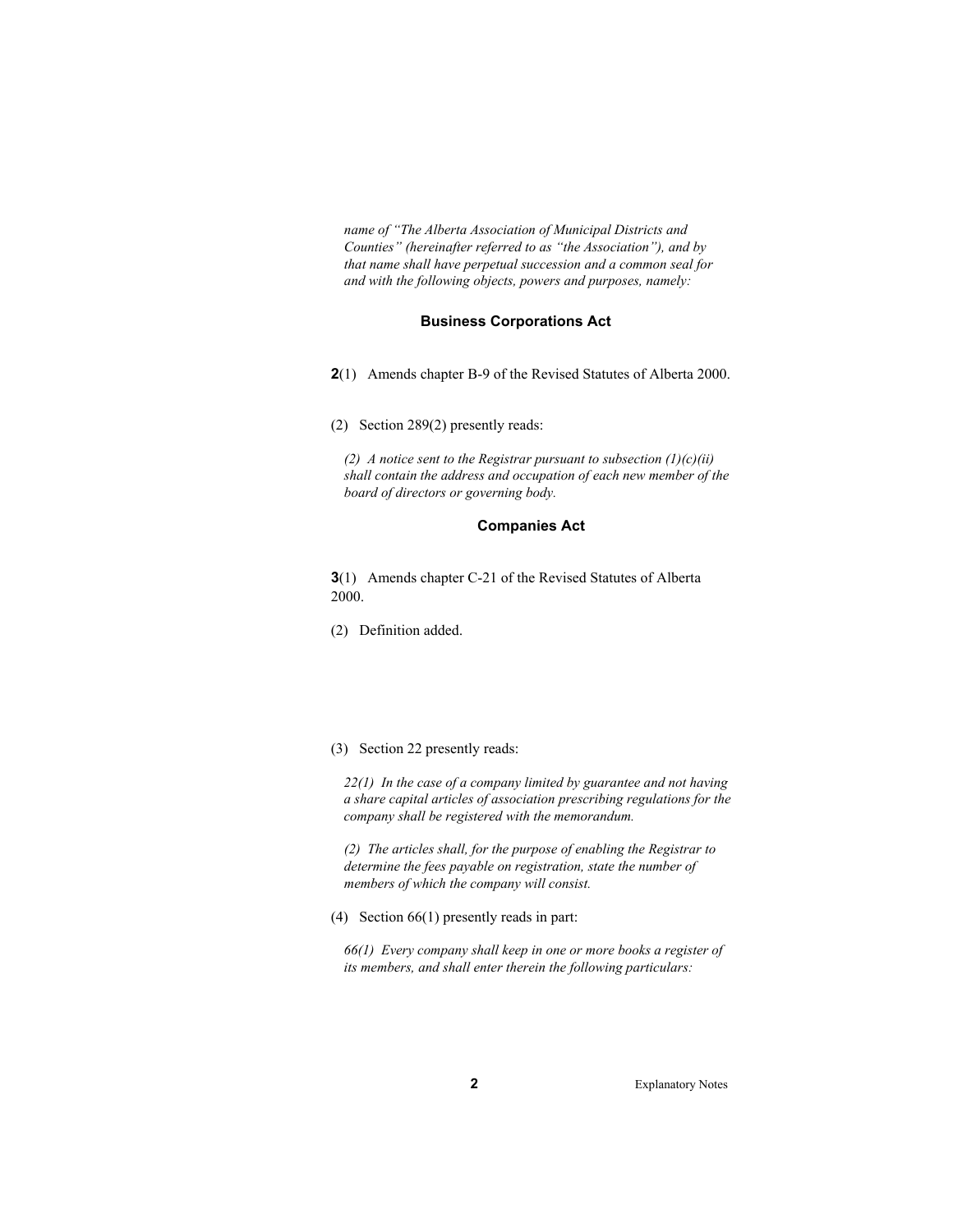**(5) Section 93(1)(a) is amended by striking out** "and other occupations, if any,".

## **(6) Section 149(2)(e) is repealed and the following is substituted:**

(e) the full names and addresses of the directors,

**(7) Section 162(2)(e) is amended by striking out** "and occupations".

**(8) Section 164 is repealed.**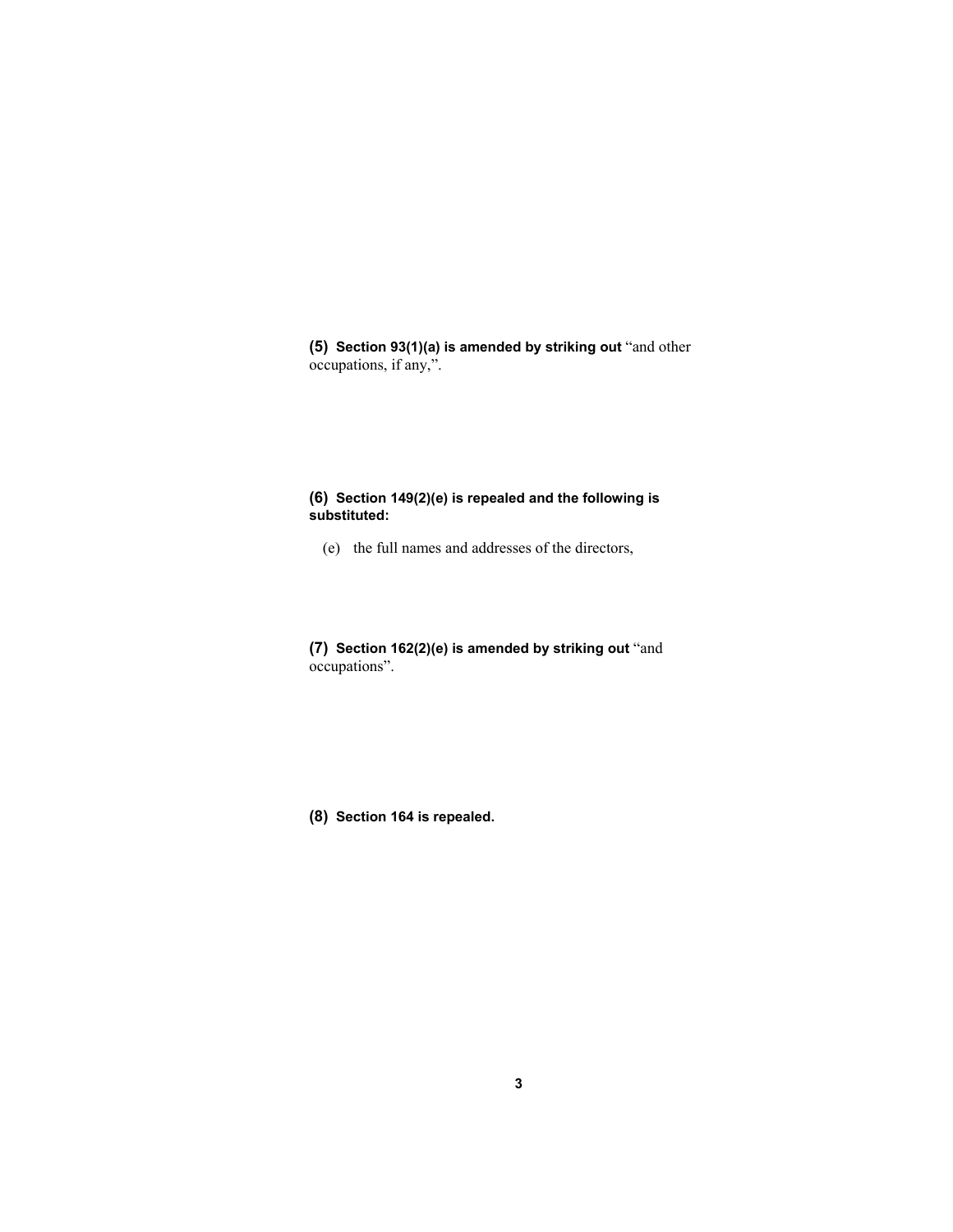- *(a) the full names, alphabetically arranged or alphabetically indexed, addresses and occupations of the subscribers of the memorandum and of every other person who agrees to become a member of the company and of every person described in the register as representing a named mortgagor, another person or an estate;*
- (5) Section 93(1) presently reads in part:

*93(1) Every company shall keep at its registered office a register of its directors and managers, and enter therein the following particulars:* 

- *(a) the full names and addresses and other occupations, if any, of the directors and managers;*
- (6) Section 149(2) presently reads in part:

*(2) The Registrar may relieve a company from the holding of any annual meeting on its filing with the Registrar, not less than one month before the time for holding the meeting, a statutory declaration of a director or officer, stating*

- *(e) the full names, addresses, and occupations of the directors,*
- (7) Section 162(2)(e) presently reads:

*(2) Every company shall, each year on or before the last day of the month immediately following its anniversary month, make a return to the Registrar containing*

- *(e) the full names and addresses and occupations of the persons who as of the last day of the company's anniversary month in each year are directors of the company.*
- (8) Section 164 presently reads:

*164(1) When a company not having a share capital has increased the number of its members beyond the registered number, it shall file with the Registrar, within 15 days after the increase was resolved on or took place, notice of the increase of members, stating their addresses and occupations and the amount of their respective guarantees, and the Registrar shall record the increase.*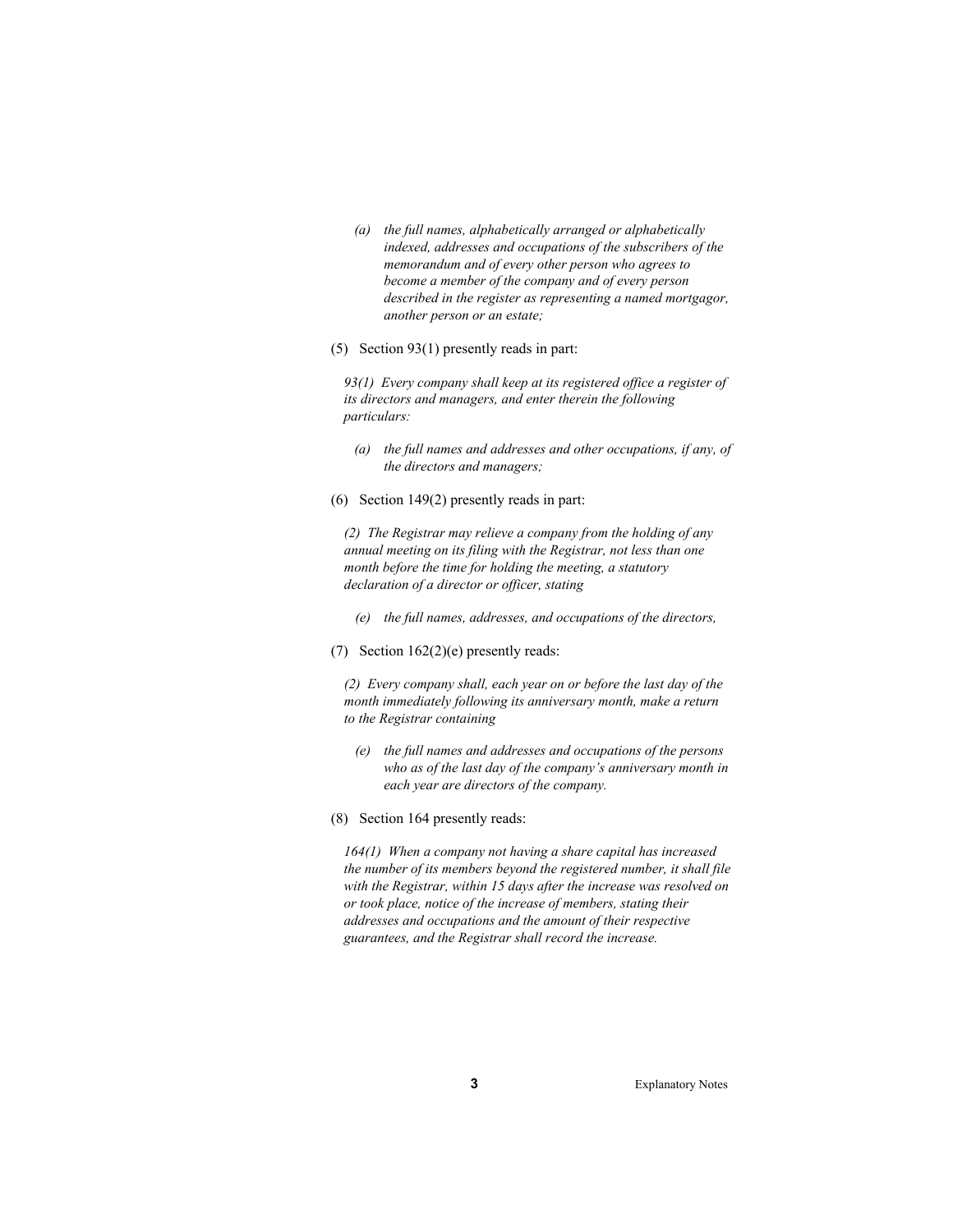**(9) Section 172(3)(c) is amended by striking out** ", occupations and places of residence" **and substituting** "and street addresses or postal addresses".

**(10) Section 173(11) is amended by striking out** "registered mail" **wherever it occurs and substituting** "recorded mail".

**(11) Section 305(3) is amended by striking out** "registered mail" **and substituting** "recorded mail".

**(12) The heading preceding section 308 is repealed and the following is substituted:**

## **Division 4 Service, Sending and Authentication of Documents and Notices**

**(13) Section 308 is repealed and the following is substituted:**

**Notice to and service on a company** 

**308(1)** A notice or document that is required or permitted to be sent to or served on a company may be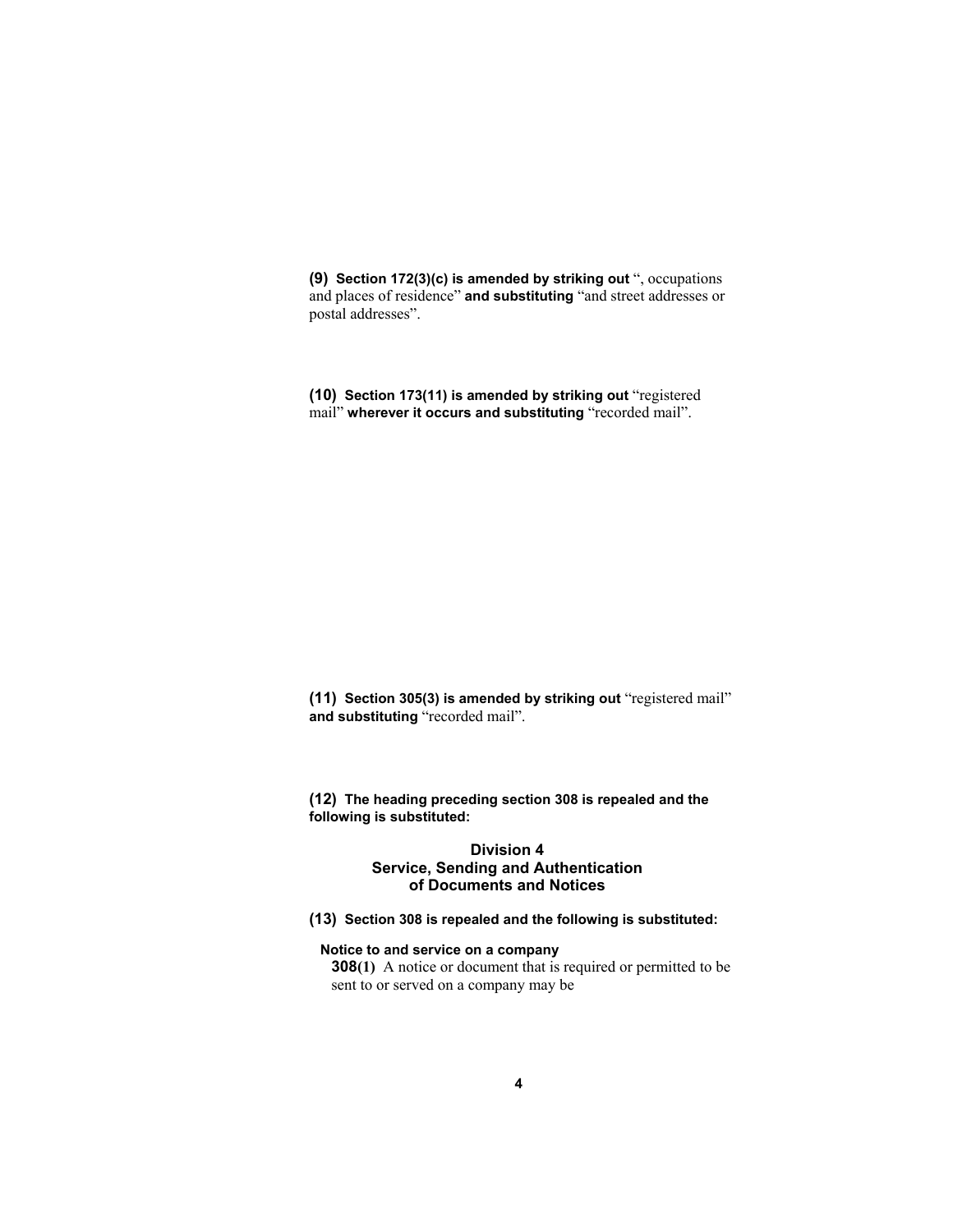*(2) Every company that defaults in complying with the requirements of this section is guilty of an offence.* 

- (9) Section 172(3)(c) presently reads:
	- *(3) The amalgamation agreement shall further set out* 
		- *(c) the names, occupations and places of residence of the first directors of the amalgamated company,*
- (10) Section 173(11) presently reads:

*(11) For the purposes of this section, adequate notice is given to a creditor of an Alberta company if notice that the Alberta company intends to amalgamate with an extra-provincial company in accordance with this Act and that a creditor may object to the amalgamation in writing by mailing by registered mail or delivering the objection to the registered office of the Alberta company within 30 days of the last date on which the notice of intention to amalgamate is* 

- *(a) sent by registered mail to each creditor having a claim against the Alberta company that exceeds \$1000, and*
- *(b) published once in a newspaper published or distributed in the place in Alberta where the Alberta company has its registered office.*
- (11) Section 305(3) presently reads:

*(3) The Registrar may terminate an agreement under subsection (1) with any person on 7 days' notice in writing sent by registered mail to the person at the person's last address known to the Registrar.* 

(12) The heading preceding section 308 presently reads:

*Division 4 Service and Authentication of Documents* 

(13) Section 308 presently reads:

*308 A document may be served on a company by leaving it at or sending it by registered post to the registered office of the company,*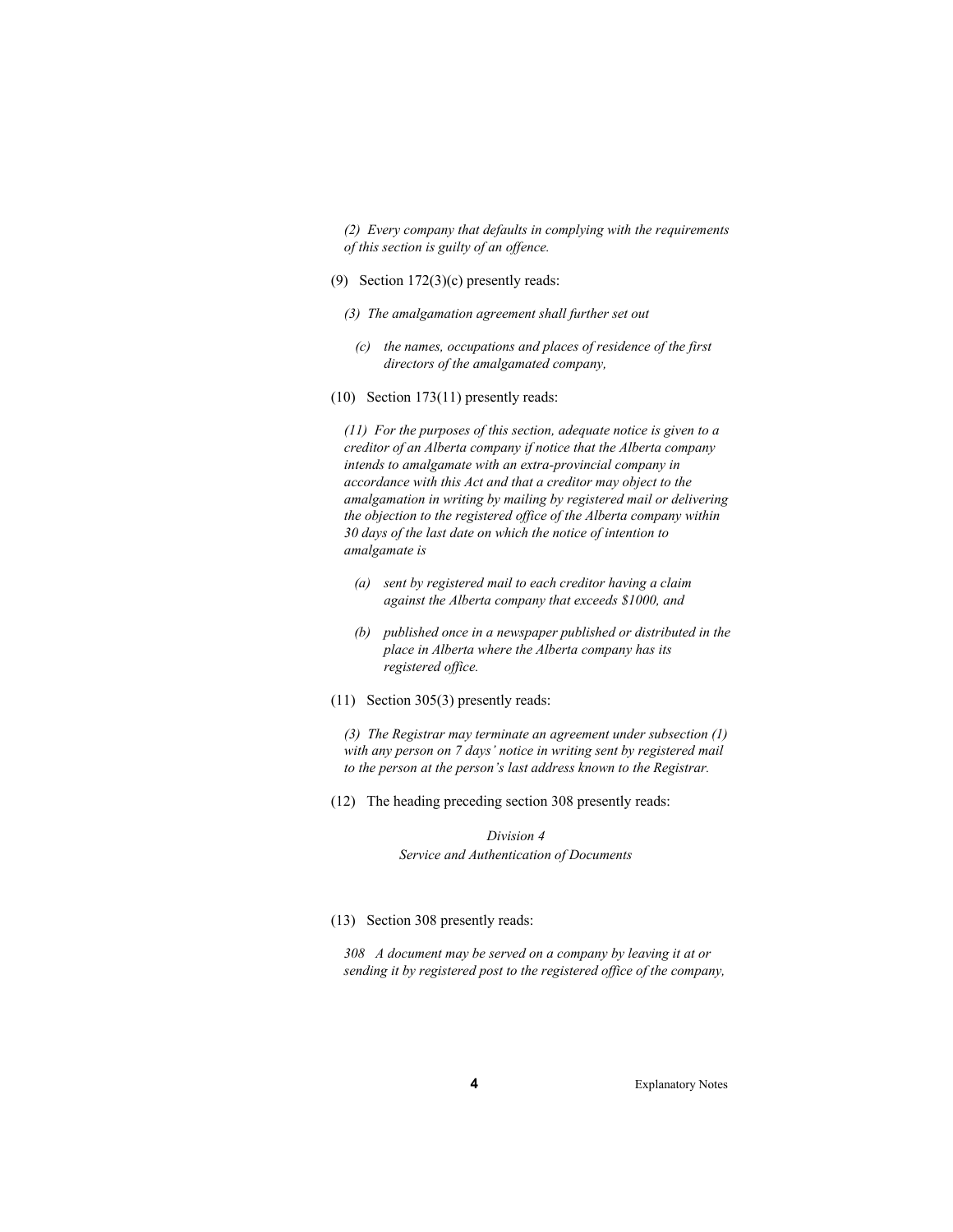- (a) delivered to or sent by recorded mail to the company's registered office as shown in the last notice filed under section 86(2), or
- (b) delivered to or sent by recorded mail to any director, manager or other officer of the company.

**(2)** Notwithstanding subsection (1), a letter under section 205(1) may be sent to a company by ordinary mail to the company's registered office as shown in the last notice filed under section 86(2).

**(3)** A notice or document sent by recorded mail to the company in accordance with subsection  $(1)(a)$  is deemed to be received or served at the time it would be delivered in the ordinary course of mail unless there are reasonable grounds for believing that the company did not receive the notice or document at that time or at all.

**(4)** A letter under section 205(1) sent by ordinary mail to the company in accordance with subsection (2) is deemed to have been received or served at the time it would be delivered in the ordinary course of mail despite the fact that it is returned as undeliverable.

**(5)** A notice or document that may be sent or delivered under this Act may be sent by electronic means in accordance with the *Electronic Transactions Act*.

#### **Waiver of notice**

**308.1(1)** If a notice or document is required by this Act or the regulations to be sent, the sending of the notice or document may be waived or the time for the notice or document to be sent may be waived or abridged at any time with the consent in writing of the person entitled to receive it.

**(2)** The consent of a person entitled to waive the requirement for the sending of a notice or document or to waive or abridge the time for sending of the notice or document under subsection (1) may be sent by electronic means in accordance with the *Electronic Transactions Act*.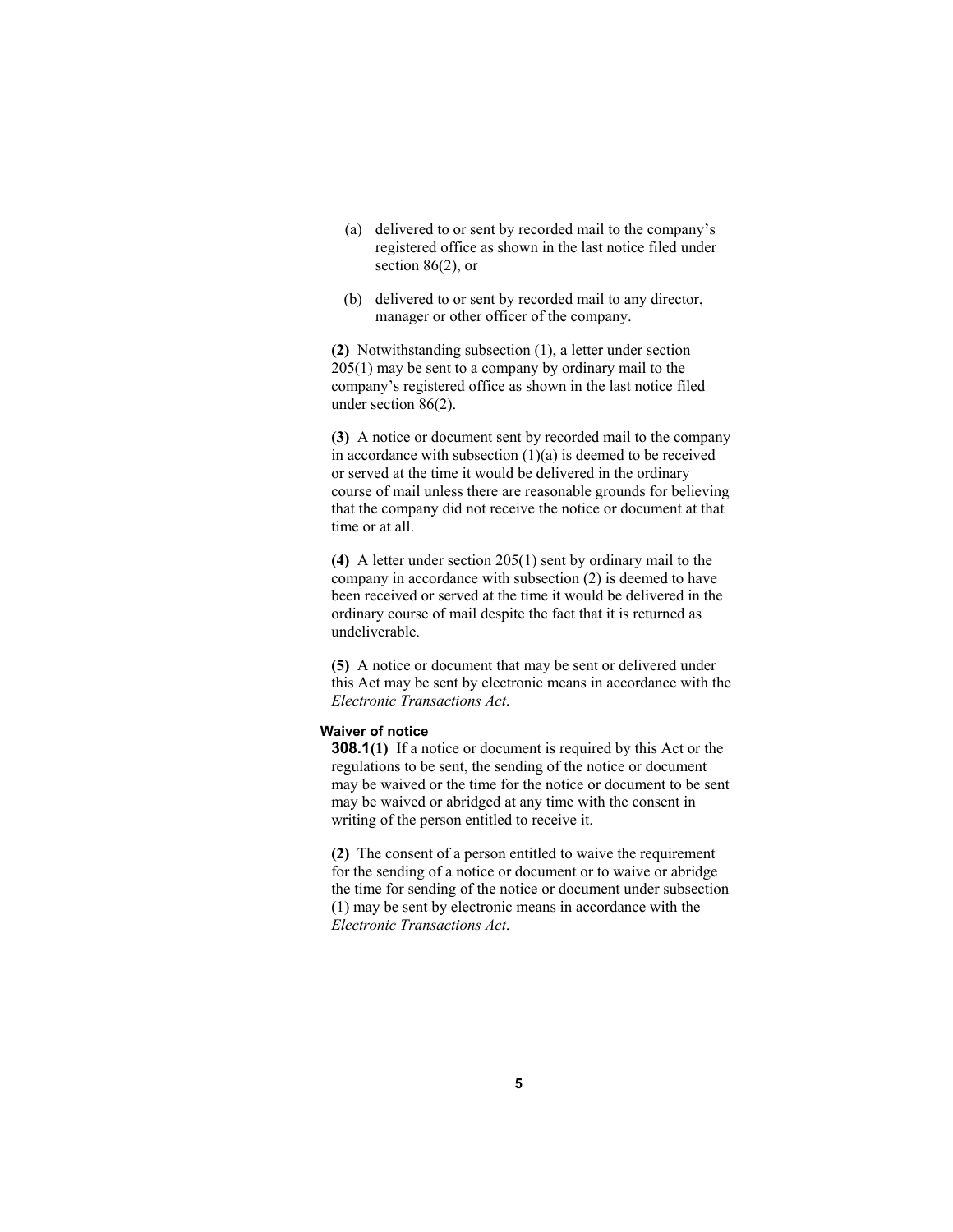*or by serving any director, manager, or other officer of the company.*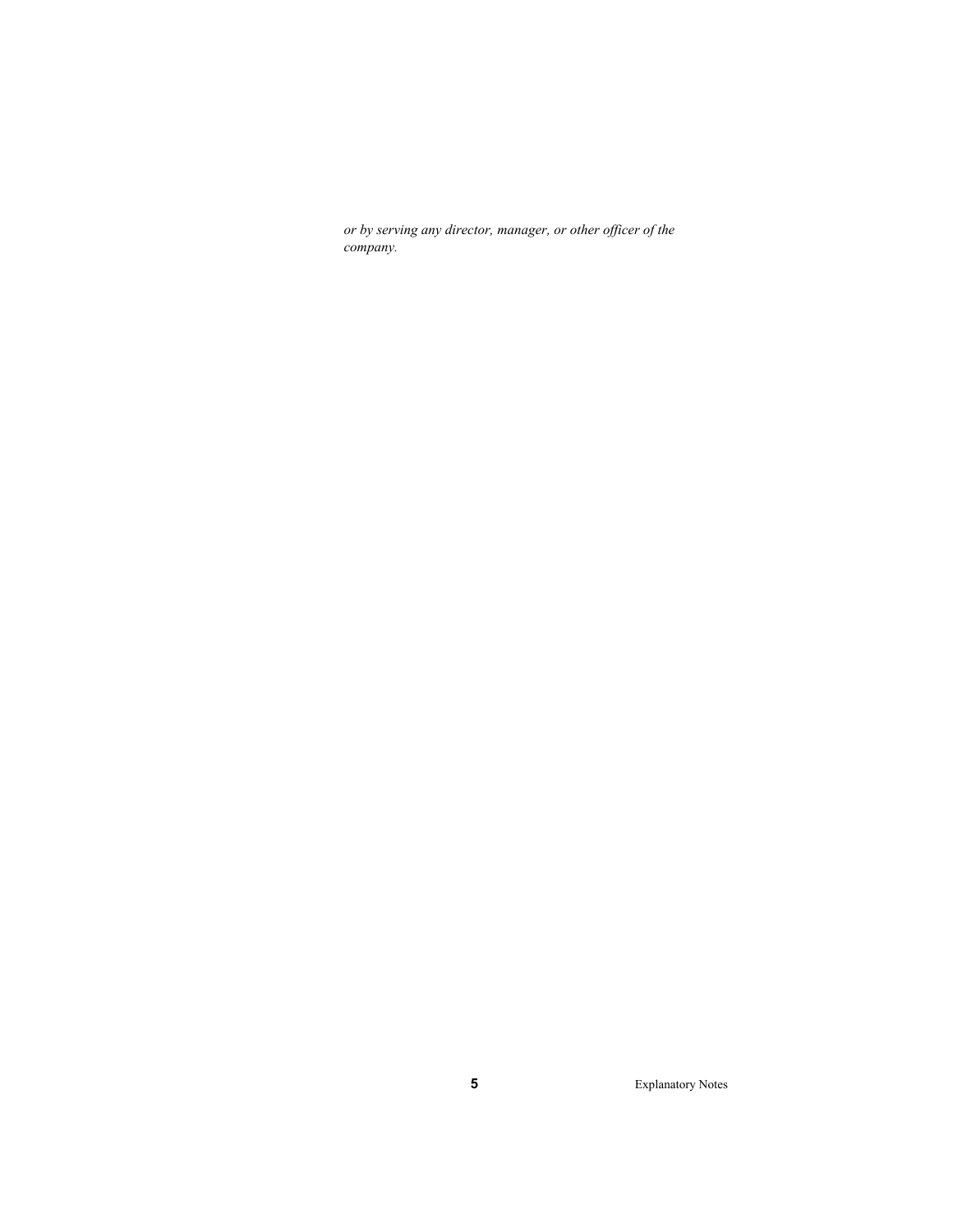## **Conflicts of Interest Act**

**Amends RSA 2000 cC-23** 

- **4(1) The** *Conflicts of Interest Act* **is amended by this section.**
- **(2) Section 23.921(2)(e) is repealed.**

# **Corrections Act**

#### **Amends RSA 2000 cC-29**

**5(1) The** *Corrections Act* **is amended by this section.**

**(2) Section 34(1) is amended by striking out** "section 718.1" **and substituting** "section 736".

## **Court of Queen's Bench Act**

## **Amends RSA 2000 cC-31**

**6(1) The** *Court of Queen's Bench Act* **is amended by this section.** 

**(2) Section 2 is amended by repealing subsection (2).**

## **(3) The following is added after section 26:**

## **Transition to new name**

**27(1)** The Lieutenant Governor in Council may amend sections  $2(1)$  and  $8(1)$  so that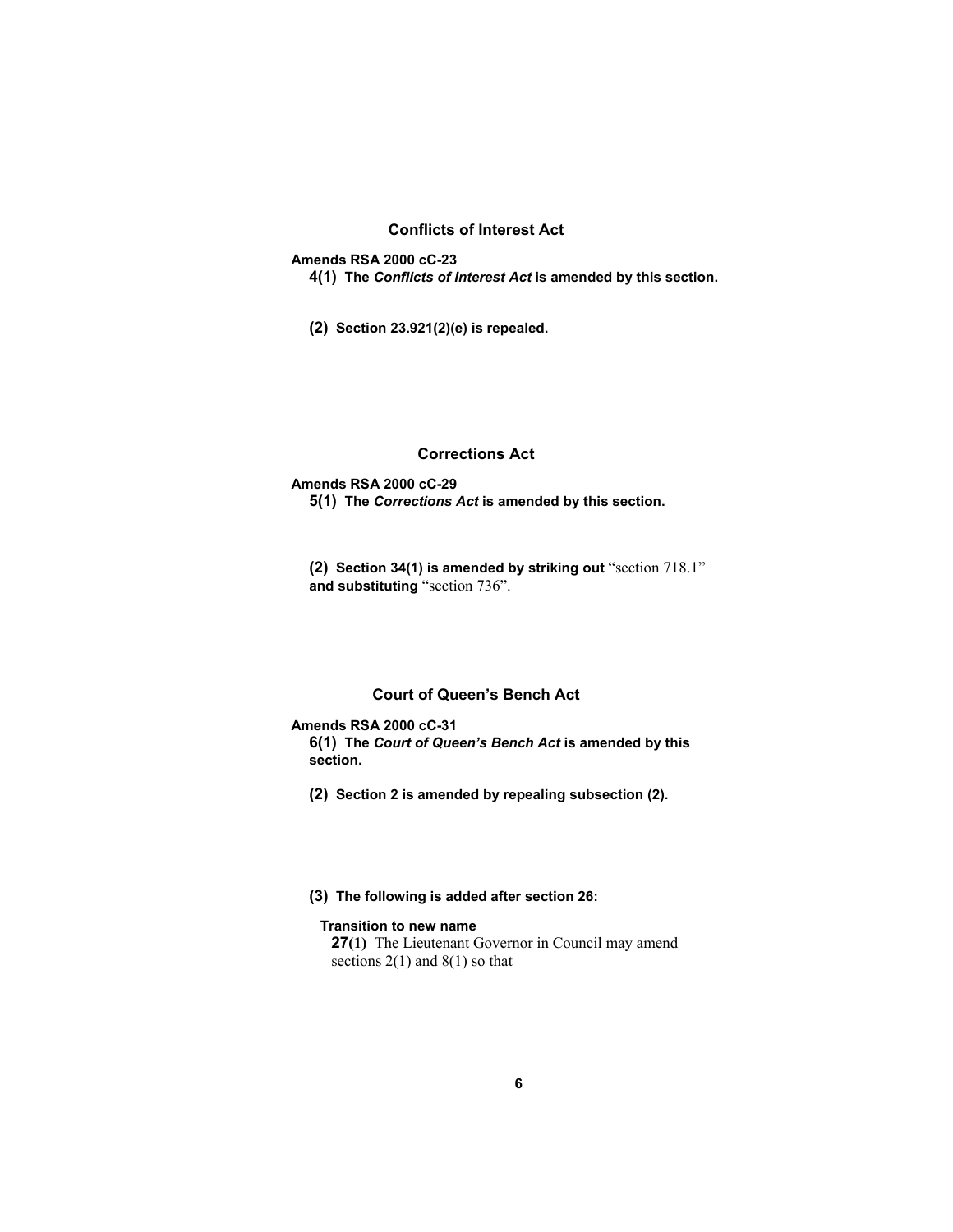## **Conflicts of Interest Act**

**4**(1) Amends chapter C-23 of the Revised Statutes of Alberta 2000.

- (2) Section 23.921(2) presently reads in part:
	- *(2) This Part does not apply in respect of* 
		- *(e) the medical panels commissioner and medical panels referred to in the Workers' Compensation Act,*

#### **Corrections Act**

**5**(1) Amends chapter C-29 of the Revised Statutes of Alberta 2000.

(2) Section 34(1) presently reads:

*34(1) In this section, "fine option program" means a program in which an individual against whom a fine is imposed in respect of an offence against an enactment of Alberta or an offence referred to in section 718.1 of the Criminal Code (Canada) may discharge the fine in whole or in part by earning credits for work performed.* 

## **Court of Queen's Bench Act**

**6**(1) Amends chapter C-31 of the Revised Statutes of Alberta 2000.

(2) Section 2(2) presently reads:

*(2) The Court shall, during the reign of the Queen, be styled the Court of Queen's Bench of Alberta and shall, during the reign of the King, be styled the Court of King's Bench of Alberta.* 

(3) Transition to new name.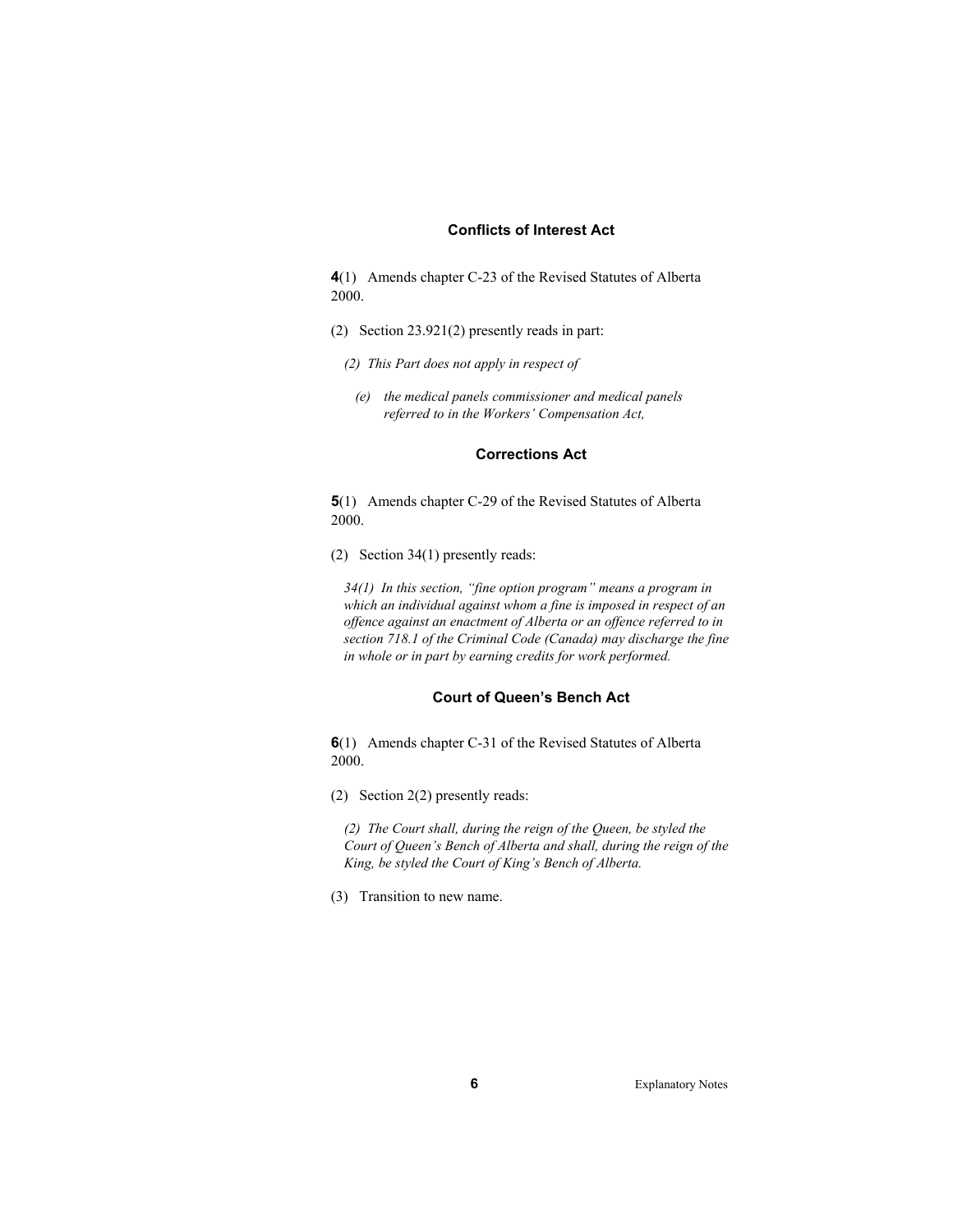- (a) the superior court of civil and criminal jurisdiction is styled as something other than the Court of Queen's Bench of Alberta, and
- (b) officers appointed under section 8(1) are called something other than masters in chambers.

**(2)** For the purposes of making any necessary changes as a result of amendments made under subsection (1), the Lieutenant Governor in Council may, by regulation,

- (a) amend the title to this Act, and
- (b) amend this Act, the regulations under this Act or any other Act or any regulation.

**(3)** The regulations authorized by this section may be made notwithstanding that a regulation being amended was made by a member of the Executive Council or some other person or body.

## **Election Act**

#### **Amends RSA 2000 cE-1**

- **7(1) The** *Election Act* **is amended by this section.**
- **(2) Section 153.4(4) is amended by striking out** "section 153.5" **and substituting** "section 153.7".

## **Health Professions Act**

# **Amends RSA 2000 cH-7**

- **8(1) The** *Health Professions Act* **is amended by this section.**
- **(2) Section 22(2)(b) is amended**
	- **(a) in subclause (i) by striking out** "Human Services" **and substituting** "Community and Social Services";
	- **(b) in subclause (iii) by striking out** "Enterprise and".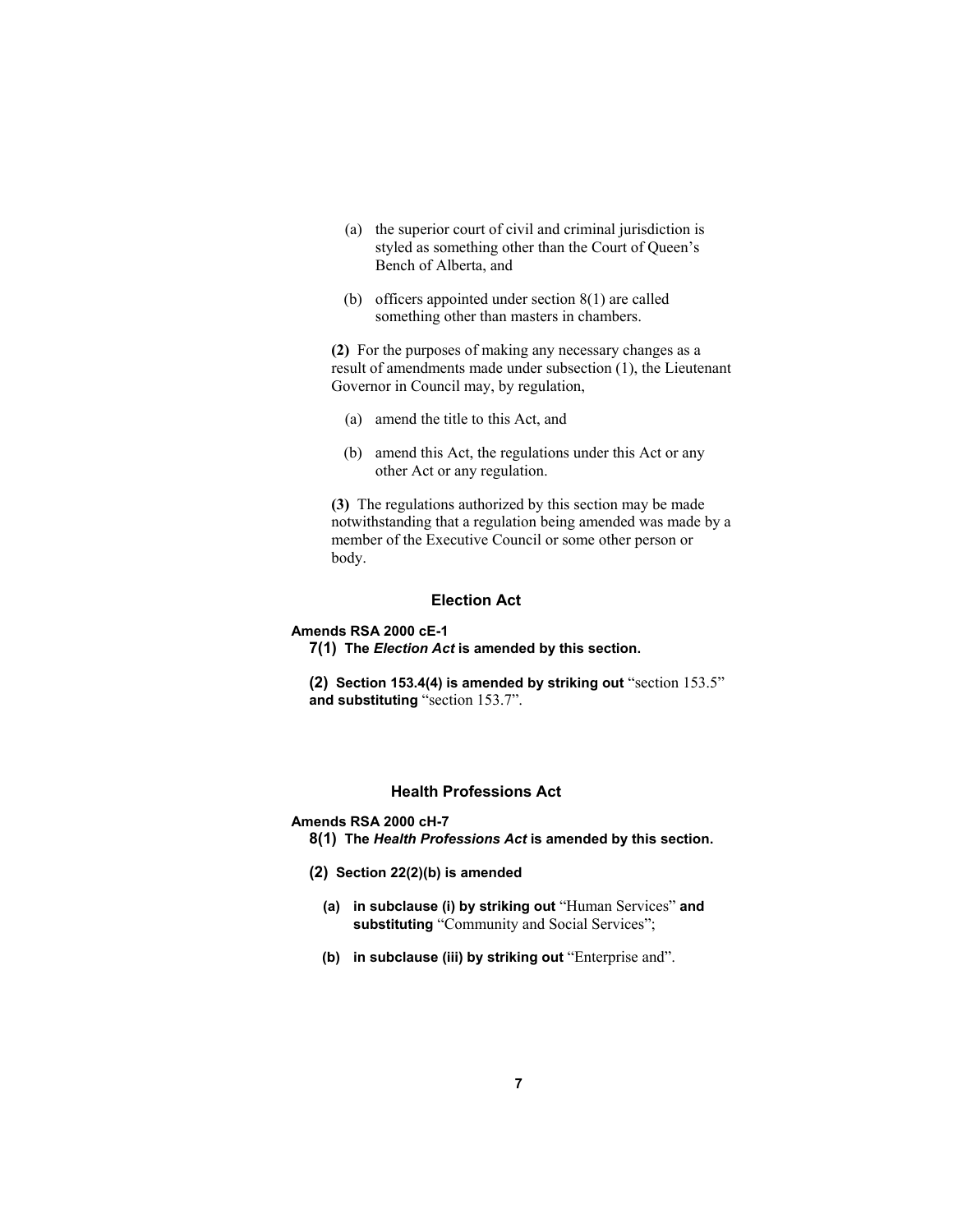## **Election Act**

**7**(1) Amends chapter E-1 of the Revised Statutes of Alberta 2000.

(2) Section 153.4(4) presently reads:

*(4) Before entering into a compliance agreement, the Election Commissioner shall require the consent of the prospective contracting party to the publication of a notice under section 153.5.* 

## **Health Professions Act**

- **8**(1) Amends chapter H-7 of the Revised Statutes of Alberta 2000.
- (2) Section 22(2) presently reads in part:
	- *(2) The Advisory Board consists of* 
		- *(a) not more than 12 persons appointed as voting members by the Lieutenant Governor in Council, of which at least 25% must be regulated members or registered members of a*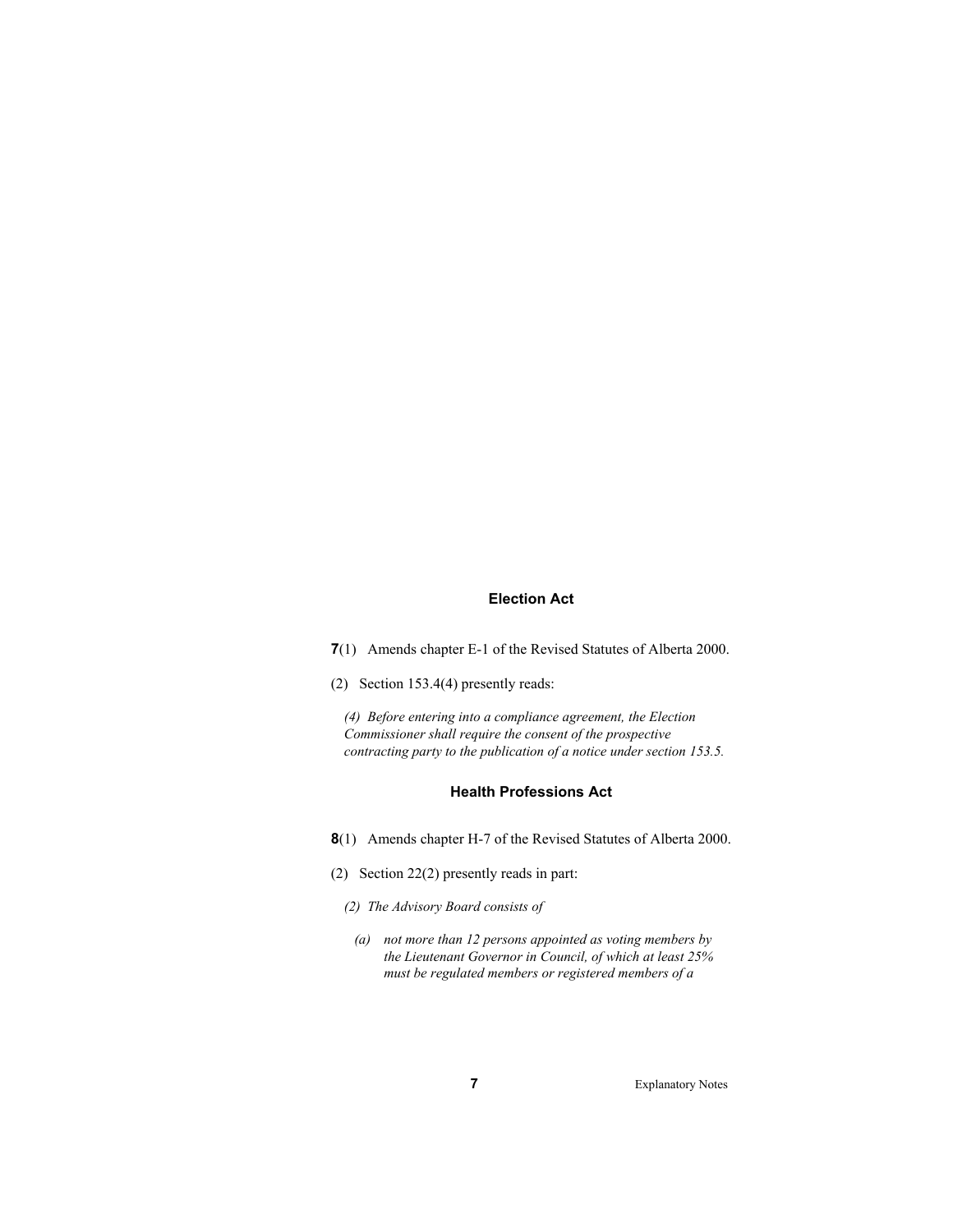**(3) Schedule 13 is amended in section 1(1) by striking out** "a society incorporated under the *Societies Act* that is designated by an order of the Lieutenant Governor in Council" **and substituting** "the corporation known as the College of Midwives of Alberta".

#### **Judicature Act**

## **Amends RSA 2000 cJ-2**

**9(1) The** *Judicature Act* **is amended by this section.**

**(2) The following is added after section 56:**

#### **Regulations regarding the demise of the Crown**

**56.1(1)** The Lieutenant Governor in Council may, by regulation, amend any Act or regulation to make any necessary changes as a result of the demise of the Crown.

**(2)** The regulations authorized by this section may be made notwithstanding that a regulation being amended was made by a member of the Executive Council or some other person or body.

#### **Lobbyists Act**

#### **Amends SA 2007 cL-20.5 10(1) The** *Lobbyists Act* **is amended by this section.**

**(2) Section 3(2)(c) is amended by adding** ", unless the submission is not related to the individual's participation on the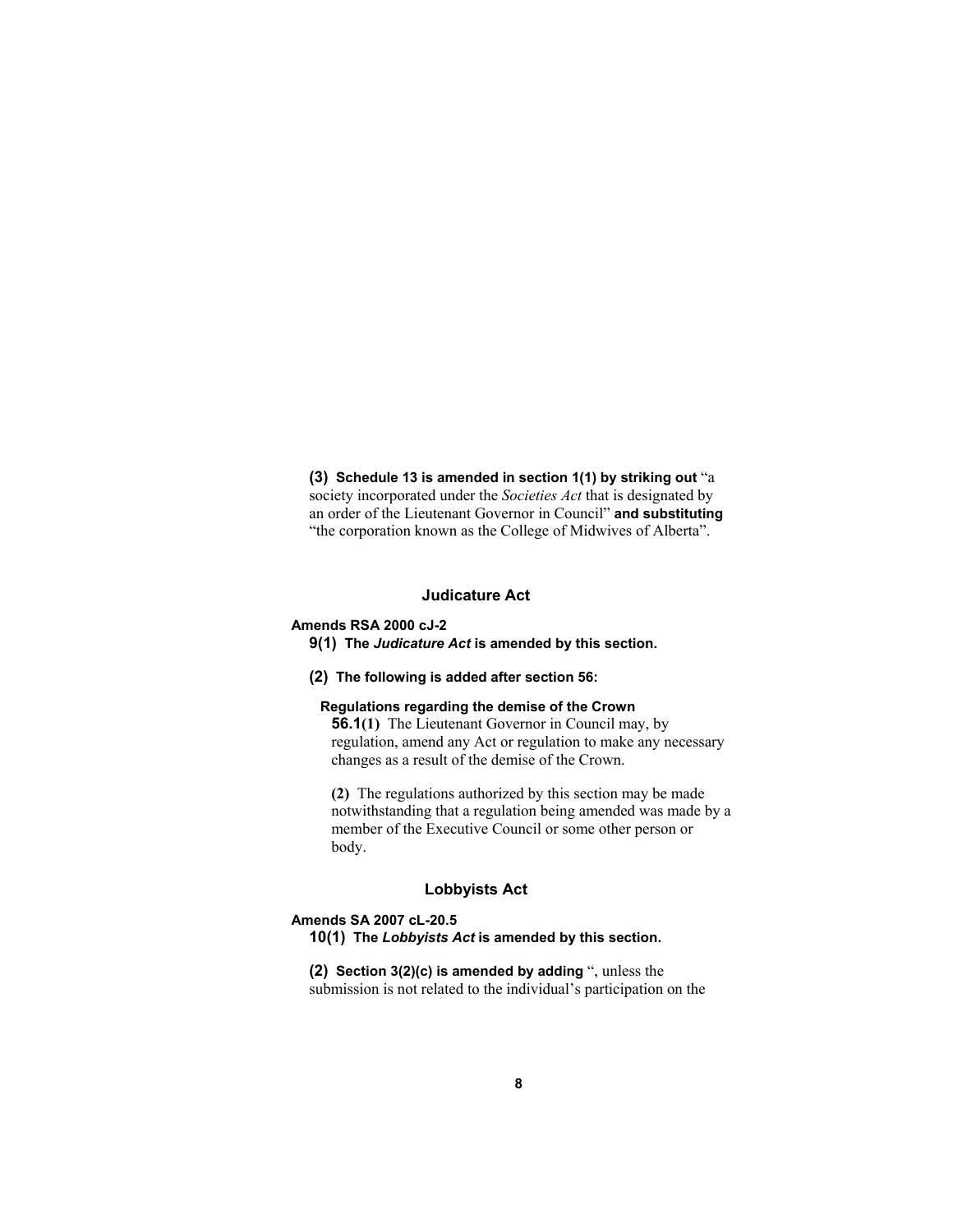*profession whose registered members are authorized, by statute, to provide health services, and* 

- *(b) the following non-voting members, who must be employees of the Government:* 
	- *(i) one employee designated by the Deputy Minister of Human Services;*
	- *(ii) one employee designated by the Deputy Minister of Health;*
	- *(iii) one employee designated by the Deputy Minister of Enterprise and Advanced Education.*
- (3) Schedule 13, section 1(1) presently reads:

*1(1) On the coming into force of this Schedule, a society incorporated under the Societies Act that is designated by an order of the Lieutenant Governor in Council is continued as a corporation under the name College of Midwives of Alberta.* 

### **Judicature Act**

- **9**(1) Amends chapter J-2 of the Revised Statutes of Alberta 2000.
- (2) Regulations regarding the demise of the Crown.

## **Lobbyists Act**

- **10**(1) Amends chapter L-20.5 of the Statutes of Alberta, 2007.
- (2) Section 3(2)(c) presently reads: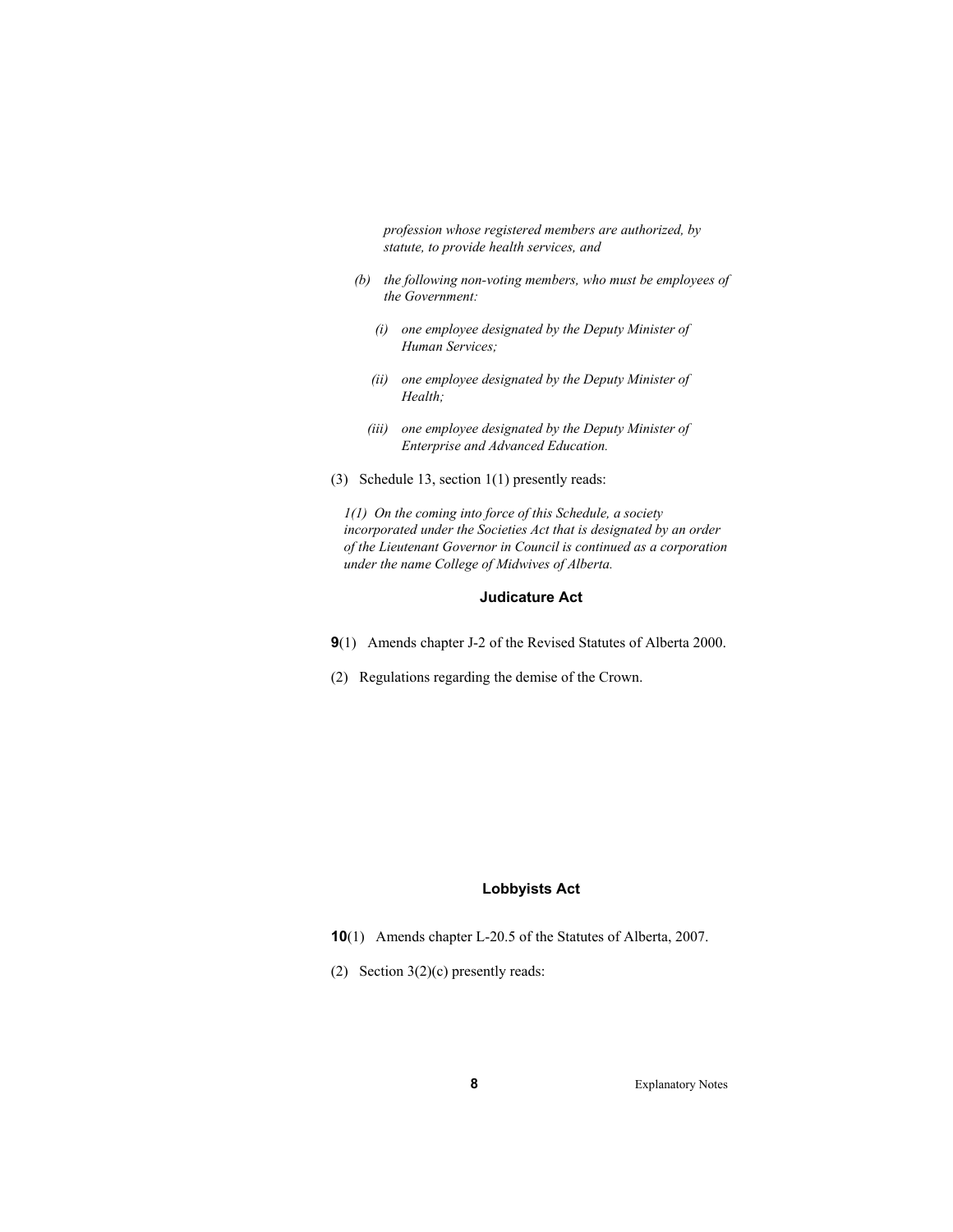board, commission, council or other similar body" **after** "section  $1(1)(f)(i)$ ".

**(3) Section 6.2 is amended by striking out** "organizational lobbyist" **and substituting** "organization lobbyist".

## **Maintenance Enforcement Act**

#### **Amends RSA 2000 cM-1**

**11(1) The** *Maintenance Enforcement Act* **is amended by this section.**

**(2) Section 23(3) is amended by striking out** "in the prescribed form the Registrar under the *Land Titles Act*" **and substituting** "the Registrar under the *Land Titles Act* in the form prescribed by the Director".

## **(3) Section 24 is amended**

- **(a) in subsection (1) by striking out** "prescribed form" **and substituting** "form prescribed by the Director";
- **(b) in subsection (3) by striking out** "regulations" **and substituting** "Director".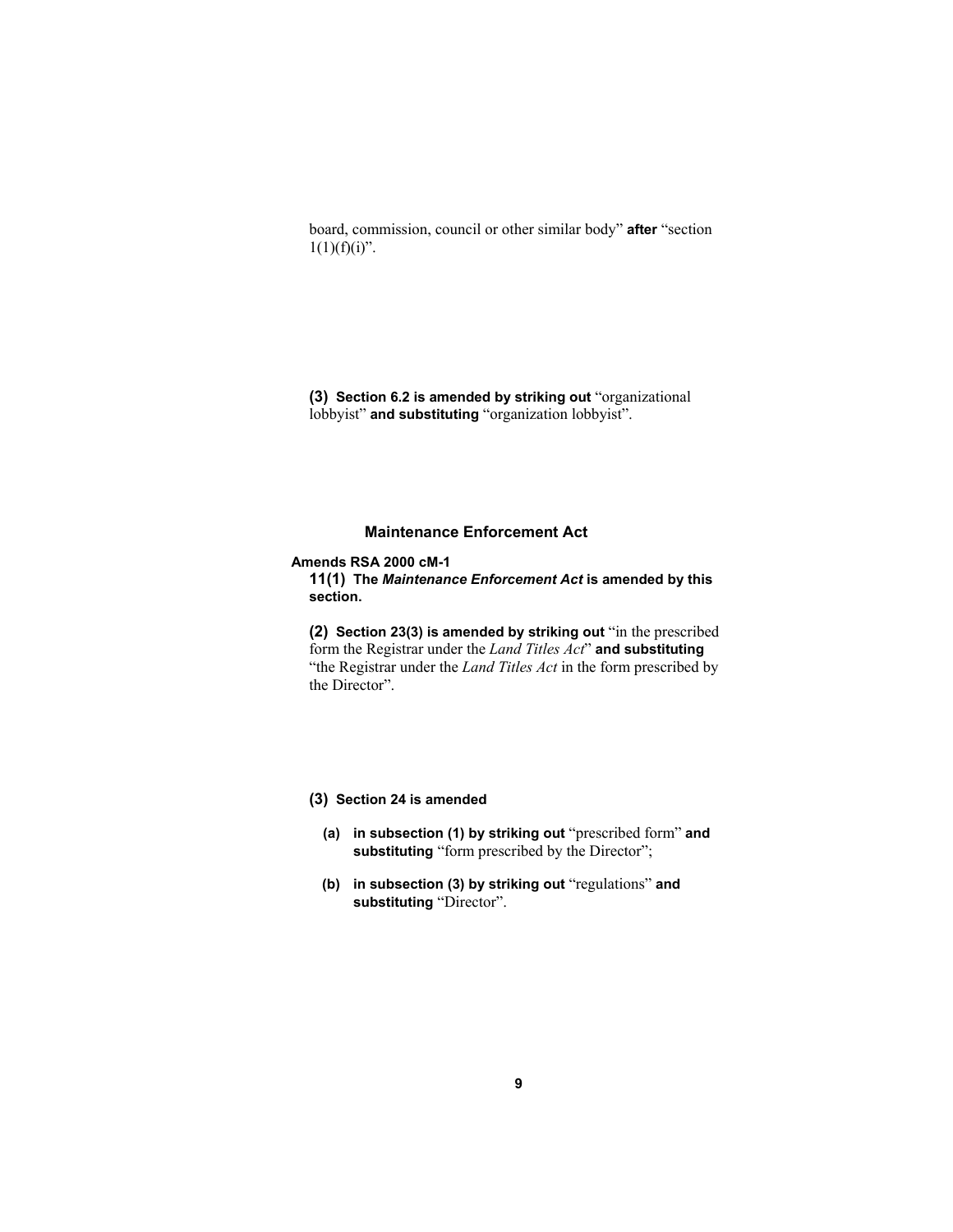*(2) This Act does not apply in respect of a submission made in any manner as follows:* 

- *(c) to a public office holder by an individual on behalf of a person or organization if the individual is participating on a board, commission, council or other similar body established by a public office holder, the Government or a prescribed Provincial entity on any matter referred to in section 1(1)(f)(i);*
- (3) Section 6.2 presently reads:

*6.2 A consultant lobbyist or organizational lobbyist shall not, in the course of lobbying activities, give or promise any gift, favour or other benefit to the public office holder being or intended to be lobbied that the public office holder is not allowed to accept or that, if given, would place the public office holder in a conflict of interest.* 

#### **Maintenance Enforcement Act**

**11**(1) Amends chapter M-1 of the Revised Statutes of Alberta 2000.

(2) Section 23(3) presently reads:

*(3) Notwithstanding subsection (2) and the Land Titles Act, if, at the time of registration or subsequent to registration of the maintenance order, the Director notifies in the prescribed form the Registrar under the Land Titles Act that a maintenance order is filed with the Director, the Registrar shall discharge or register the postponement of the maintenance order registered under this section only if the discharge or postponement is signed by the Director.* 

(3) Section 24 presently reads in part:

*24(1) If a debtor has defaulted in a payment required under a maintenance order that is filed with the Director, the Director may, by notice served on the debtor together with a statement of arrears in the prescribed form, require the debtor to do one or both of the following:* 

 *(a) file a statement of finances with the Director;*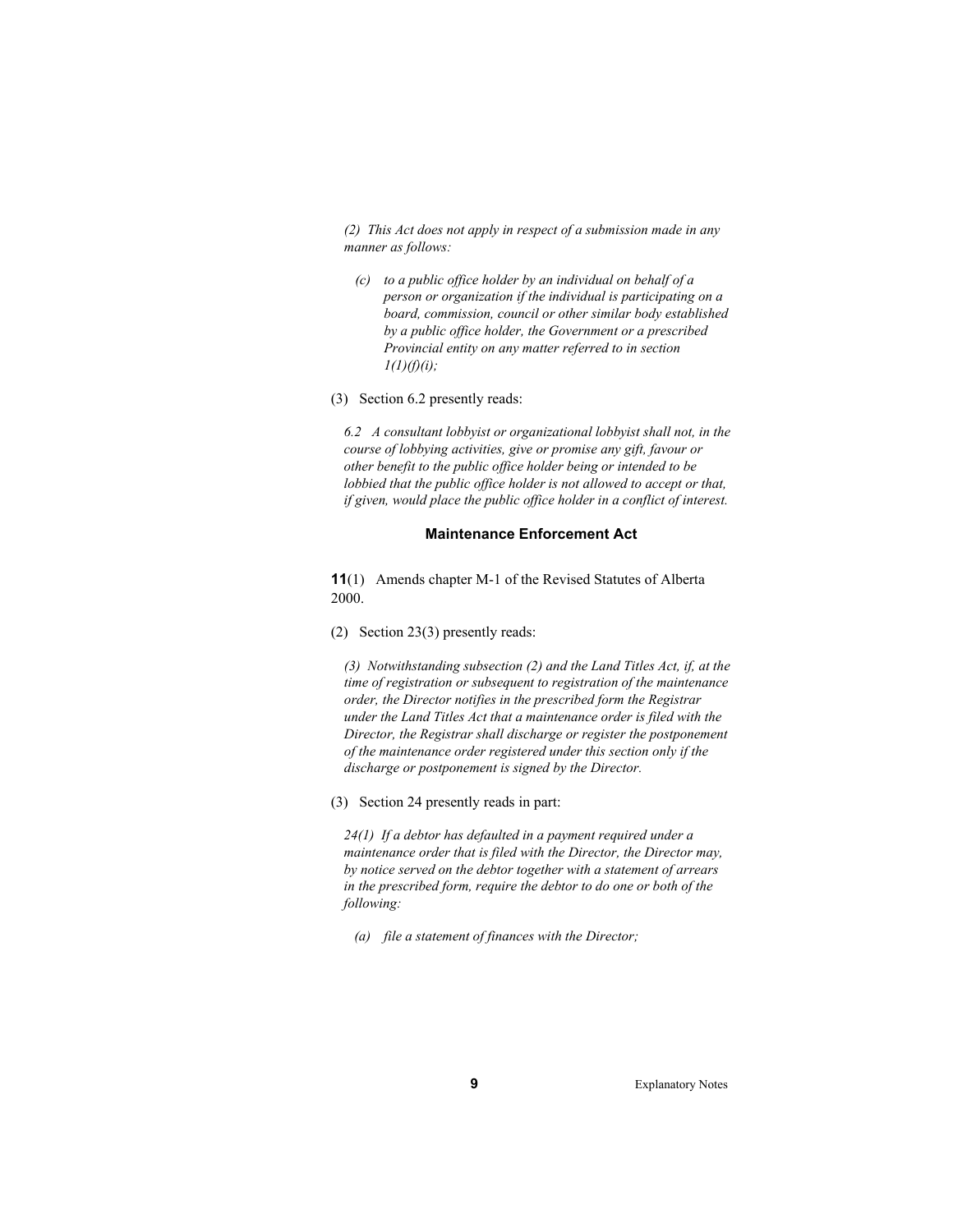#### **(4) Section 25 is amended**

- **(a) in subsection (1) by striking out** "prescribed form" **and**  substituting "form prescribed by the Director";
- **(b) in subsection (2) by striking out** "regulations" **and substituting** "Director".

## **Municipal Government Act**

## **Amends RSA 2000 cM-26**

**12(1) The** *Municipal Government Act* **is amended by this Act.**

## **(2) Section 381.4(2) is repealed and the following is substituted:**

**(2)** Subsection (1) applies in respect of property in a community revitalization levy area

- (a) for a period of 20 years, or
- (b) for such other period as determined by the Lieutenant Governor in Council under section 381.5(1)(e.1), which period may not exceed 40 years,

from the year in which the community revitalization levy bylaw is made.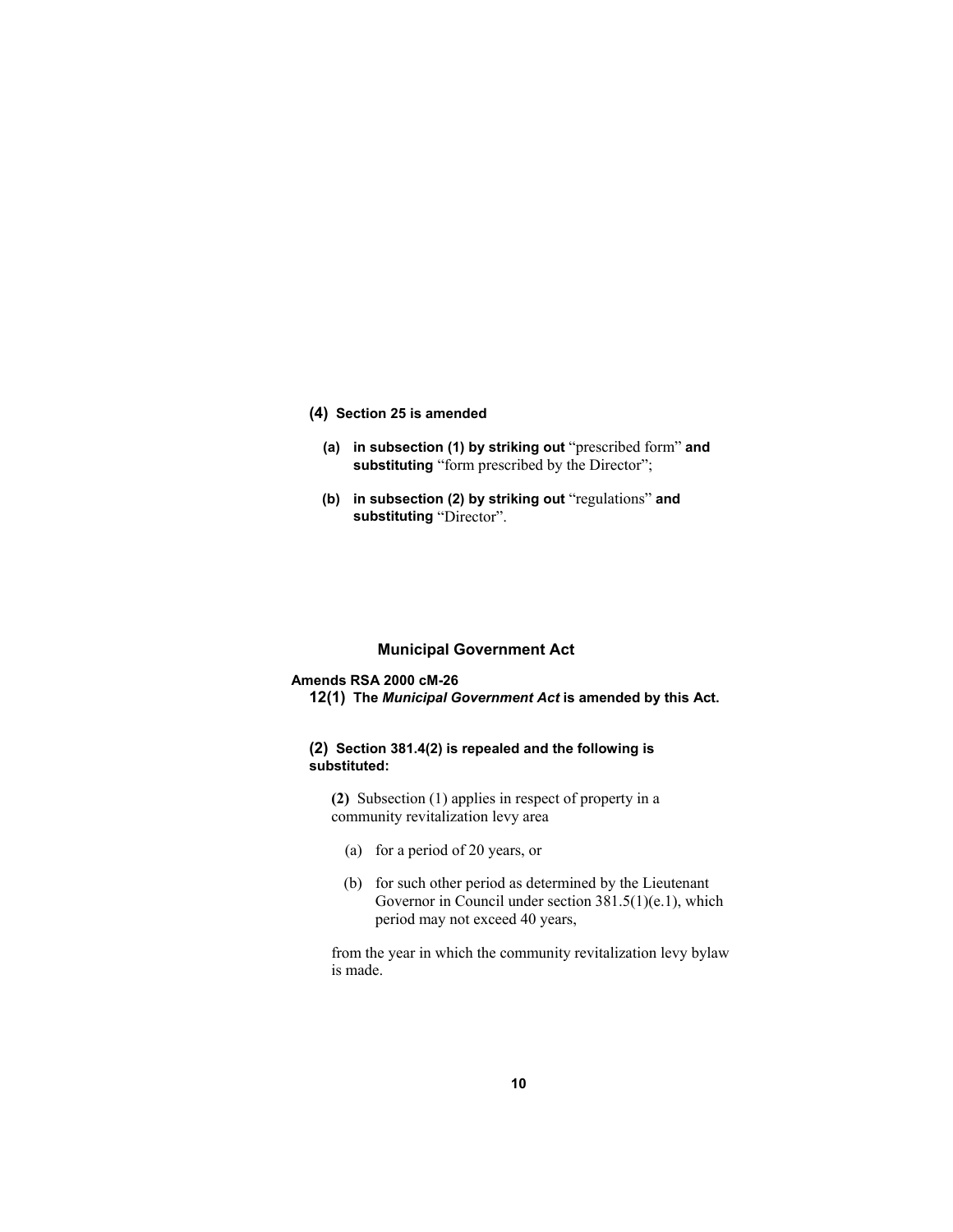*(b) appear before the Director to be examined in relation to employment, income, assets and financial circumstances generally, and to produce any records, documents or objects respecting the debtor's employment, income, assets and financial circumstances referred to in the notice.* 

*(3) The statement of finances required under subsection (1)(a) shall be in the form prescribed by the regulations and shall be filed by the debtor with the Director not more than 15 days after the debtor is served with a notice under subsection (1).* 

(4) Section 25 presently reads in part:

*25(1) If a debtor defaults in a payment required under a maintenance order that is not filed with the Director, the creditor may file a statement of arrears in the prescribed form with the clerk of the Court of Queen's Bench and by notice served on the debtor together with the statement of arrears require the debtor to file a statement of finances with the Court.* 

*(2) The statement of finances required by subsection (1) shall be in the form prescribed by the regulations and shall be filed by the debtor with the Court of Queen's Bench not more than 15 days after the debtor is served with a notice under subsection (1).* 

#### **Municipal Government Act**

**12**(1) Amends chapter M-26 of the Revised Statutes of Alberta 2000.

(2) Section 381.4 presently reads:

*381.4(1) Subject to subsection (2), the incremental assessed value of property in a community revitalization levy area shall not be included for the purpose of calculating* 

- *(a) an equalized assessment under Part 9, or*
- *(b) the amount of a requisition under Part 10.*

*(2) Subsection (1) applies in respect of property in a community revitalization levy area only for 20 years from the year in which the community revitalization levy bylaw is made or such shorter period as determined by the Lieutenant Governor in Council.*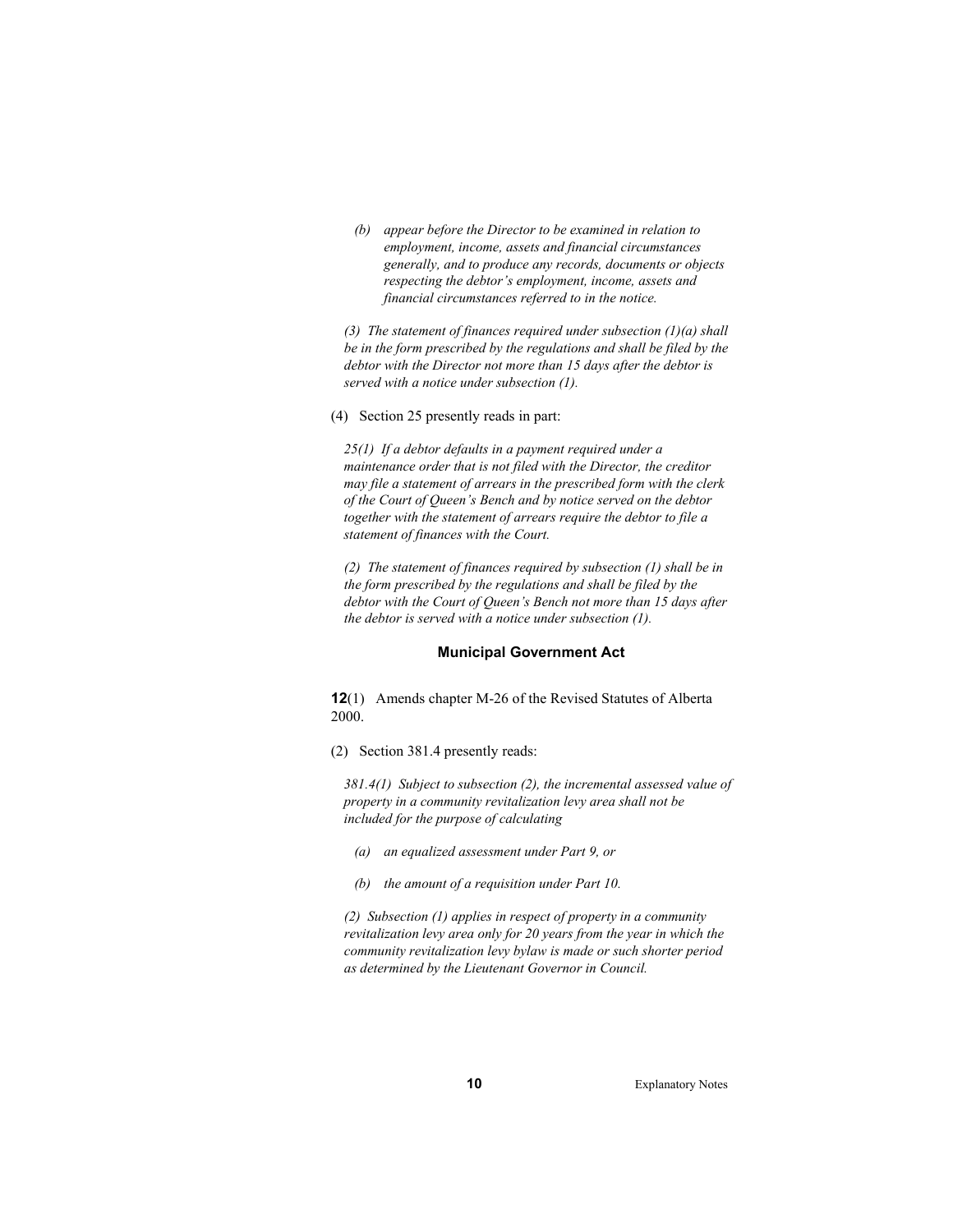## **(3) Section 381.5(1) is amended by adding the following after clause (e):**

 (e.1) determining the period for which section 381.4(1) applies to a community revitalization levy area;

## **Parks Towns Act**

#### **Amends RSA 2000 cP-2**

**13(1) The** *Parks Towns Act* **is amended by this section.**

#### **(2) Section 1 is amended**

- **(a) by repealing clause (a) and substituting the following:** 
	- (a) "agreement" means
		- (i) an agreement under the *Canada National Parks Act* (Canada) that is entered into between the federal Minister and the Minister with respect to the formation of a town, and
		- (ii) an agreement under section 8.2 of the *National Parks Act* (Canada);
- **(b) in clause (c) by striking out** "*National Parks Act* (Canada)" **and substituting** "*Canada National Parks Act* (Canada)";
- **(c) in clause (f) by striking out** "*National Parks Act* (Canada)" **and substituting** "*Canada National Parks Act* (Canada)".

**(3) Section 2(1) is amended by striking out** "with respect to the formation of a town".

**(4) Section 3(2)(a) is amended by adding** "or in Schedule 4 of the *Canada National Parks Act* (Canada)" **after** "in the agreement".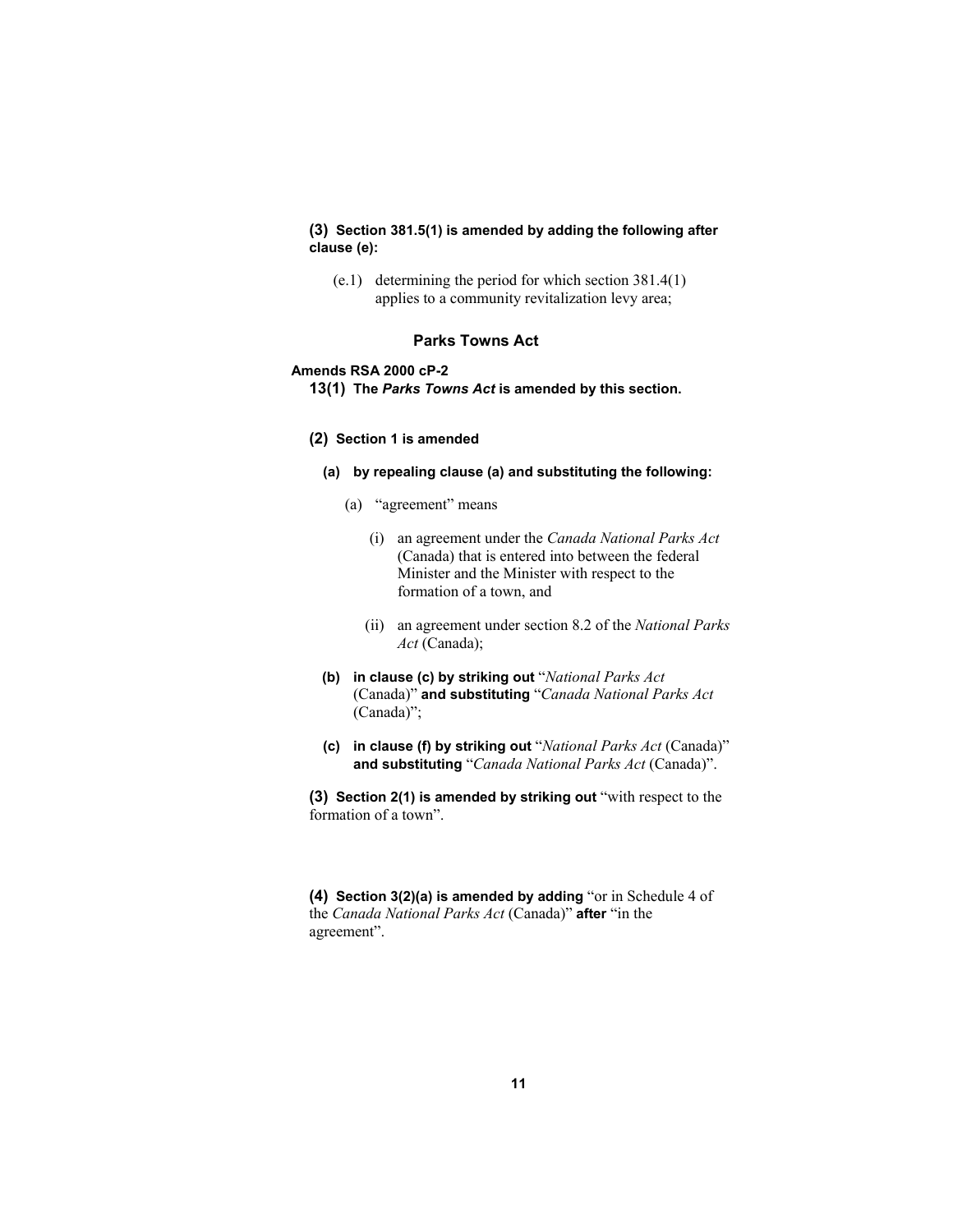(3) Regulation-making authority added.

## **Parks Towns Act**

**13**(1) Amends chapter P-2 of the Revised Statutes of Alberta 2000.

- (2) Section 1 presently reads in part:
	- *1 In this Act,*
	- *(a) "agreement" means an agreement entered into between the federal Minister and the Minister pursuant to section 8.2 of the National Parks Act (Canada);*
	- *(c) "federal Minister" means the Minister of the Government of Canada who is responsible for the administration of the National Parks Act (Canada);*
	- *(f) "national park" means a National Park under the National Parks Act (Canada);*
- (3) Section 2(1) presently reads:

*2(1) When the Minister is satisfied that the majority of the electors of an area are in favour of forming a town, the Minister may enter into an agreement with respect to the formation of a town.* 

- (4) Section 3(2) presently reads in part:
	- *(2) The order forming a town shall*
	- *(a) describe the boundaries of the town as set out in the agreement;*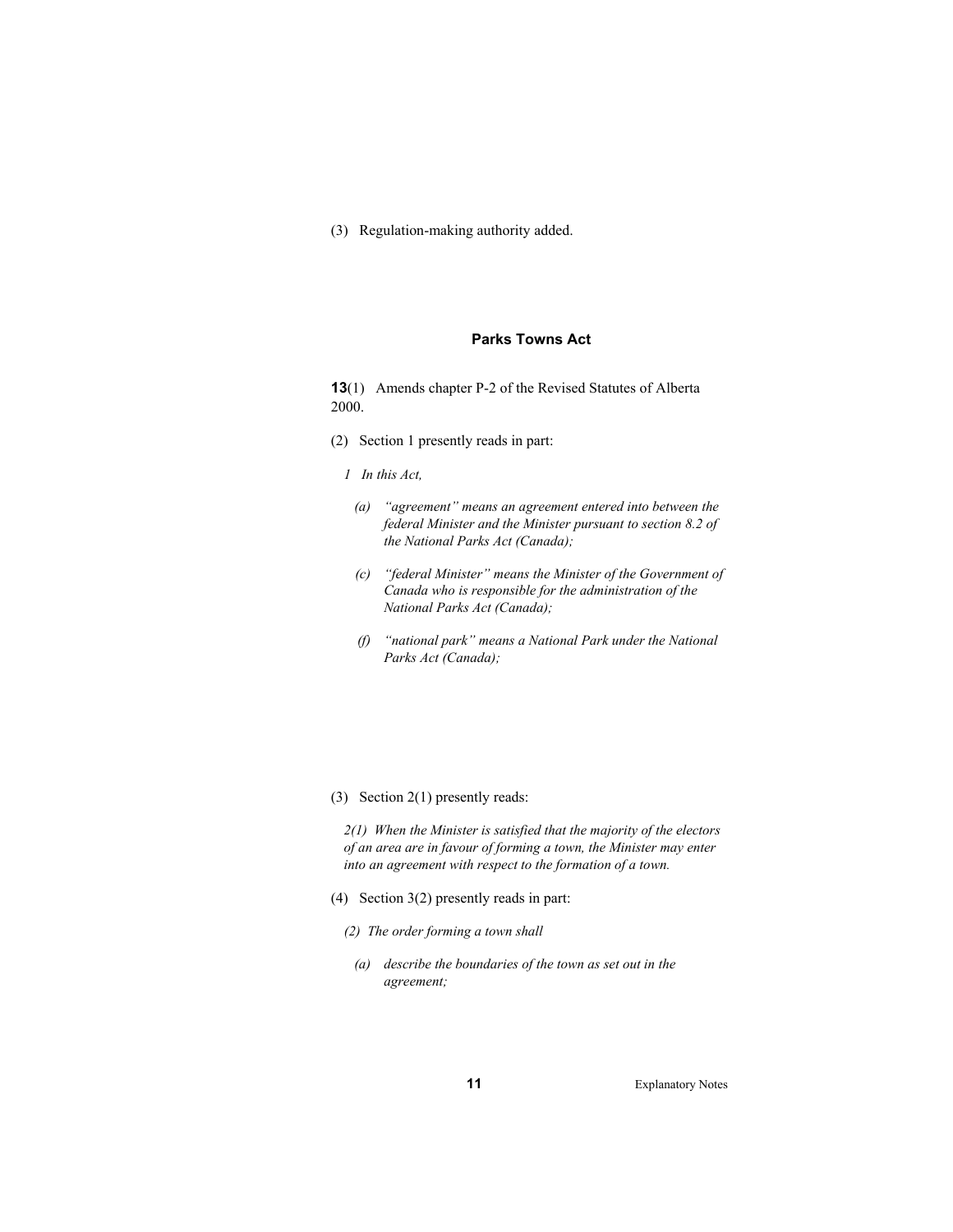## **Partnership Act**

**Amends RSA 2000 cP-3** 

**14(1) The** *Partnership Act* **is amended by this section.** 

**(2) Section 52(3)(c) is amended by striking out** "residential address" **and substituting** "street address or postal address".

**(3) Section 82(4)(a)(iii) is amended by striking out** "residential address" **and substituting** "street address or postal address".

**(4) Section 94(3)(a)(iii) is amended by striking out** "residential address" **and substituting** "street address or postal address".

**(5) Section 108(a) is amended by striking out** ", occupations and residential addresses" **and substituting** "and street addresses or postal addresses".

**(6) Section 109(4) is amended by striking out** "residential address" **wherever it occurs and substituting** "street address or postal address".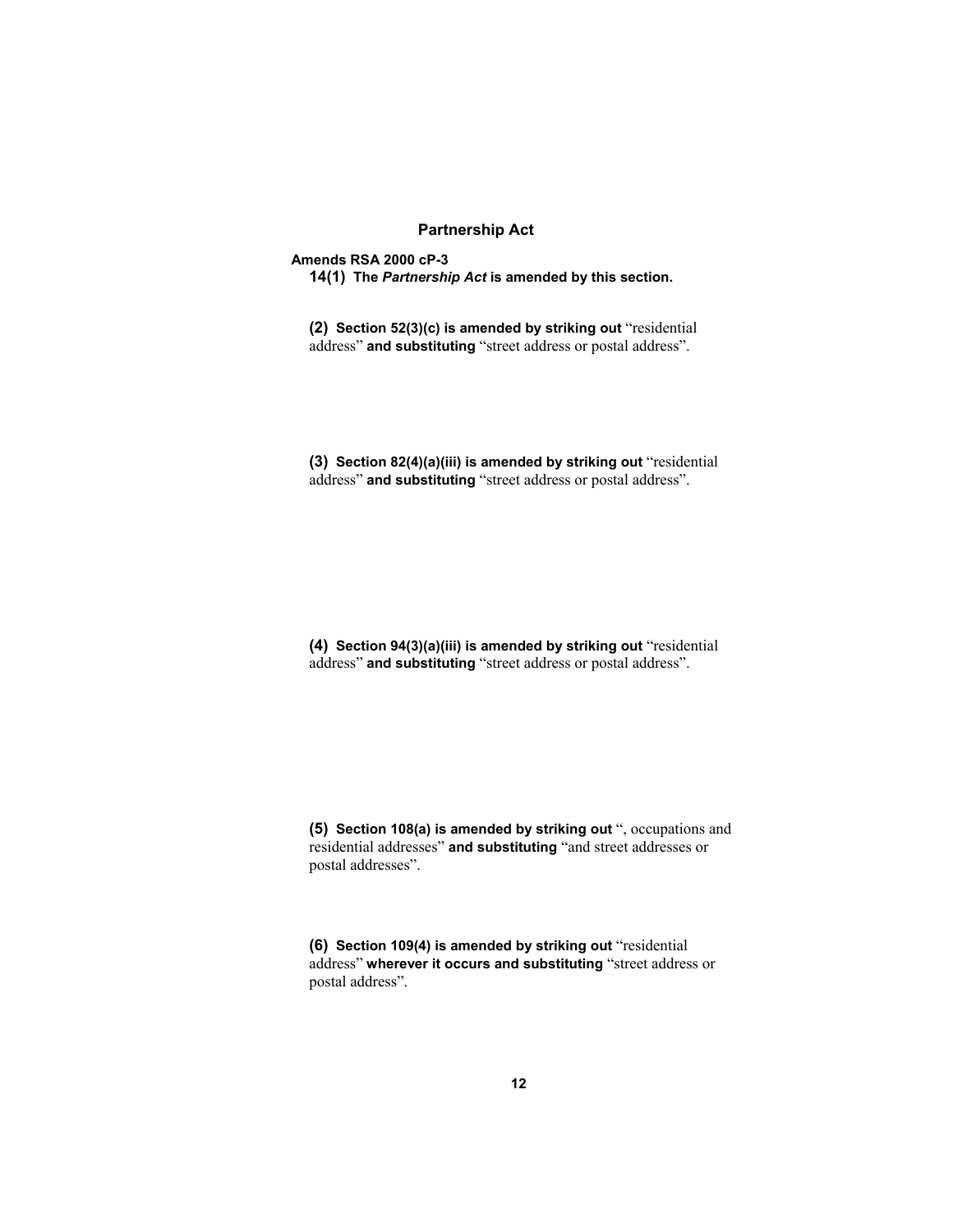## **Partnership Act**

**14**(1) Amends chapter P-3 of the Revised Statutes of Alberta 2000.

(2) Section 52(3) presently reads in part:

*(3) A certificate shall be signed by all the persons desiring to form a limited partnership and shall state* 

- *(c) the name and residential address of each partner, general and limited partners being respectively designated,*
- (3) Section 82(4) presently reads in part:

*(4) An application must be in a format acceptable to the Registrar and must* 

- *(a) set out* 
	- *(iii) the name and residential address of the partner who is designated as the representative of the partnership in respect of matters relating to the partnership,*
- (4) Section 94(3) presently reads in part:

*(3) An application must be in a format acceptable to the Registrar and must* 

- *(a) set out* 
	- *(iii) the name and residential address in Alberta of the partner who is designated as the representative of the partnership in matters relating to the partnership,*
- (5) Section 108 presently reads in part:
	- *108 The declaration shall*
	- *(a) contain the names, occupations and residential addresses of each partner,*
- (6) Section 109(4) presently reads: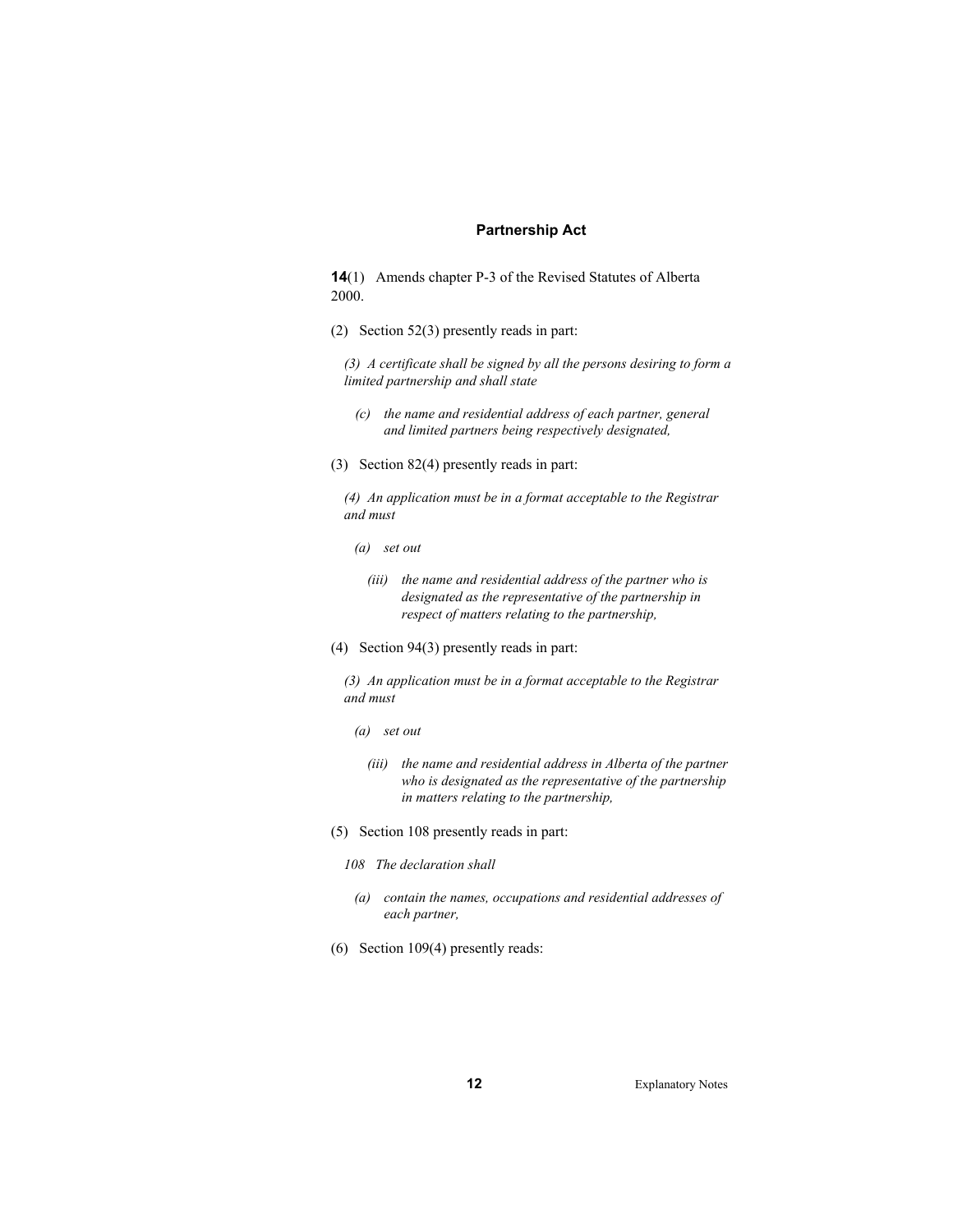#### **(7) Section 110 is amended**

- **(a) in subsection (2)(a) by striking out** ", occupation and residential address" **and substituting** "and street address or postal address";
- **(b) in subsection (4) by striking out** "residential address" **wherever it occurs and substituting** "street address or postal address";
- **(c) by repealing subsection (5).**

## **Provincial Court Act**

#### **Amends RSA 2000 cP-31**

**15(1) The** *Provincial Court Act* **is amended by this section.**

#### **(2) The following is added after section 2:**

#### **Transition to new court name**

**2.1(1)** The Lieutenant Governor in Council may amend section 2(1) so that the provincial court for Alberta is styled as something other than "The Provincial Court of Alberta".

**(2)** For the purposes of making any necessary changes as a result of amendments made under subsection (1), the Lieutenant Governor in Council may, by regulation,

- (a) amend the title to this Act, and
- (b) amend this Act, the regulations under this Act or any other Act or any regulation.

**(3)** The regulations authorized by this section may be made notwithstanding that a regulation being amended was made by a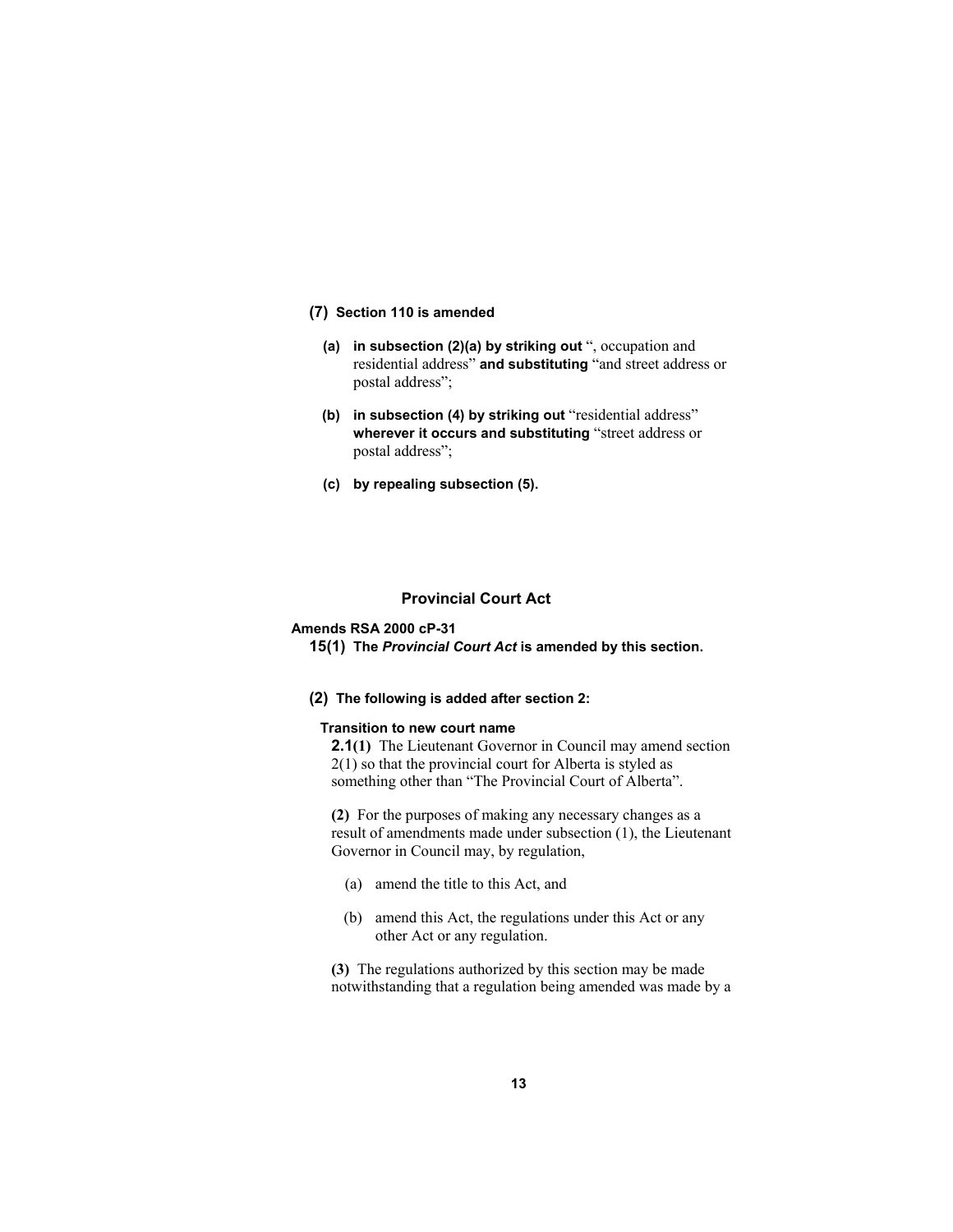*(4) Where the residential address of a member of the firm changes, the member shall, within 15 days after the effective date of the change, file a declaration with the Registrar setting out the new residential address.* 

- (7) Section 110 presently reads in part:
	- *(2) A declaration under this section shall* 
		- *(a) contain the name, occupation and residential address of the declarant,*

*(4) Where the residential address of a declarant changes, the declarant shall, within 30 days after the effective date of the change, file a declaration with the Registrar setting out the new residential address.* 

*(5) Where the residential address of a declarant changed before the coming into force of subsection (4), the declarant shall, within 30 days of the coming into force of this subsection, file a declaration with the Registrar setting out the new residential address.* 

## **Provincial Court Act**

**15**(1) Amends chapter P-31 of the Revised Statutes of Alberta 2000.

(2) Transition to new court name.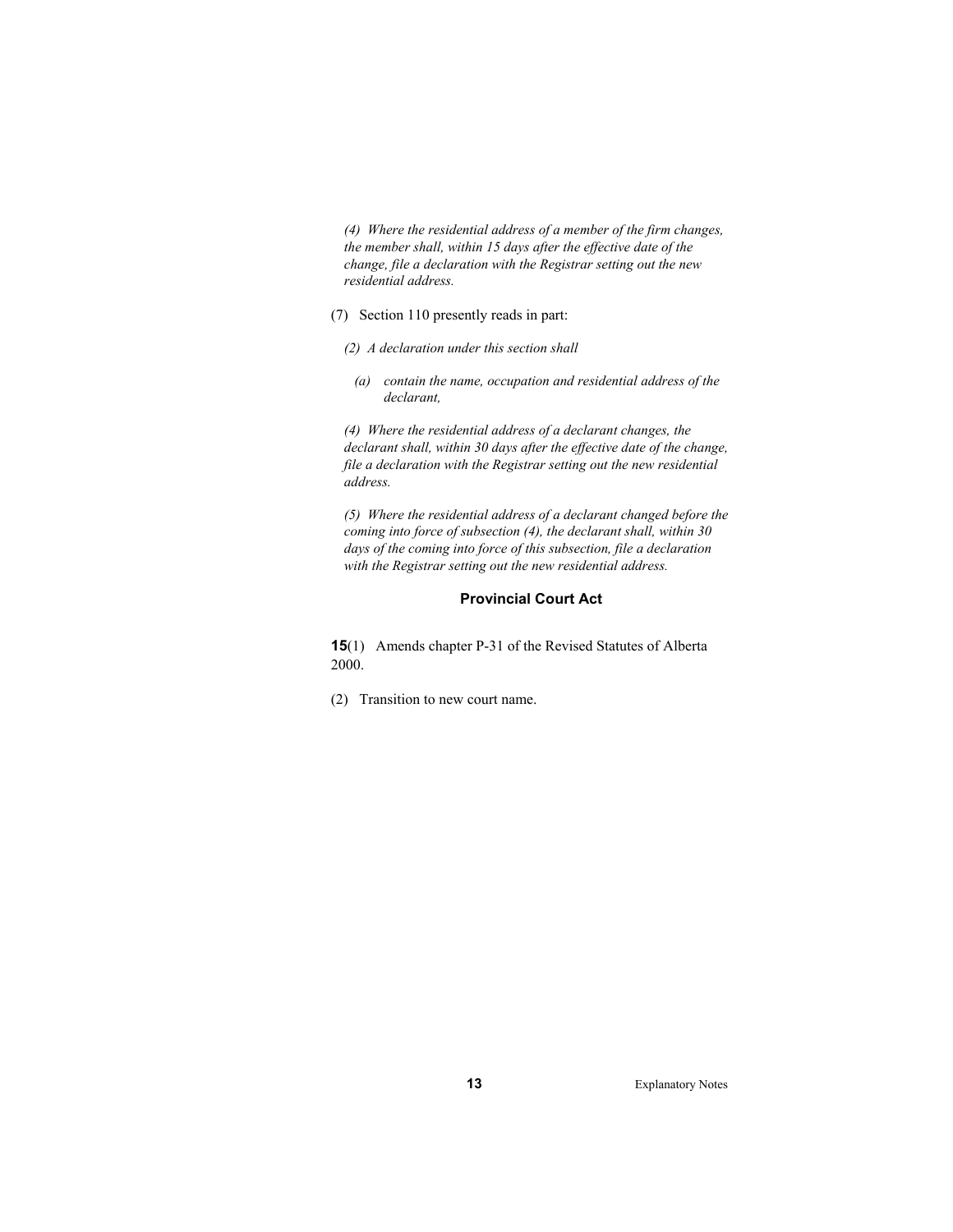member of the Executive Council or some other person or body.

## **Societies Act**

### **Amends RSA 2000 cS-14**

- **16(1) The** *Societies Act* **is amended by this section.**
- **(2) Section 26 is amended**
	- **(a) in subsection (2) by repealing clause (b) and substituting the following:** 
		- (b) the full name and street address or postal address of each officer and director of the society,
	- **(b) in subsection (3)(b) by striking out** ", address or occupation" **and substituting** "and street address or postal address".

**(3) Section 36(1)(a) is amended by striking out** "residential address" **and substituting** "street address or postal address".

## **Traffic Safety Act**

# **Amends RSA 2000 cT-6**

**17(1) The** *Traffic Safety Act* **is amended by this section.** 

**(2) Section 85 is amended in the following subsections by striking out** "253 or 254" **and substituting** "320.14 or 320.15":

subsection (1); subsection  $(2)(a)$  and  $(b)$ ; subsection  $(3)(a)$  and  $(b)(i)$ ; subsection (4).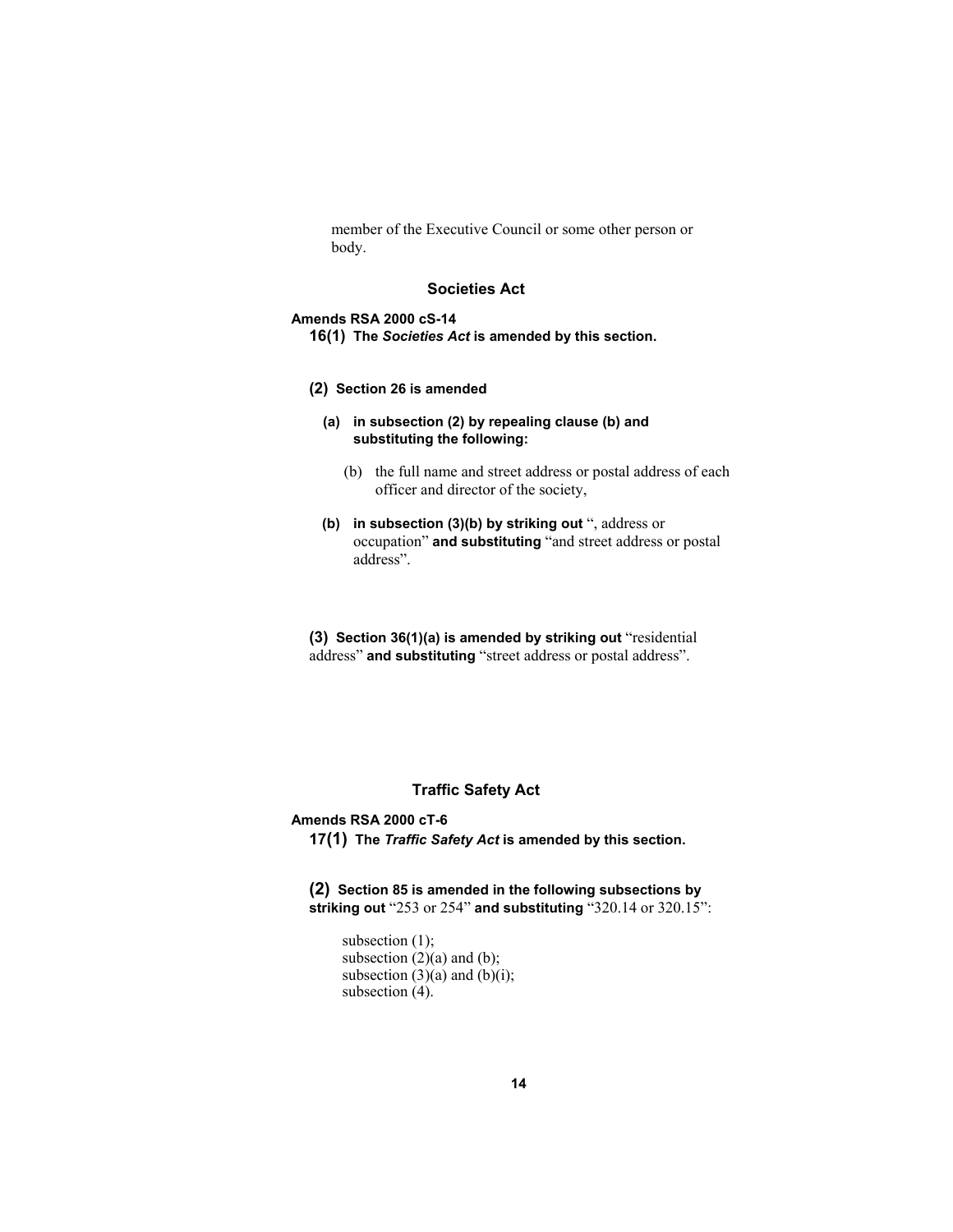## **Societies Act**

**16**(1) Amends chapter S-14 of the Revised Statutes of Alberta 2000.

(2) Section 26 presently reads in part:

*(2) A society shall each year, on or before the last day of the month immediately following its anniversary month, make a return to the Registrar containing* 

 *(b) the full name, address and occupation of each officer and director of the society,* 

*(3) Notwithstanding anything in this section, where there is a change* 

- *(b) in the name, address or occupation of an officer or director of a society,*
- (3) Section 36(1) presently reads in part:

*36(1) A society shall keep a register of its members containing the names of the applicants for incorporation and the name of every other person who is admitted as a member of the society, together with the following particulars of each person:* 

 *(a) the full name and residential address;* 

## **Traffic Safety Act**

**17**(1) Amends chapter T-6 of the Revised Statutes of Alberta 2000.

(2) Updates to section references.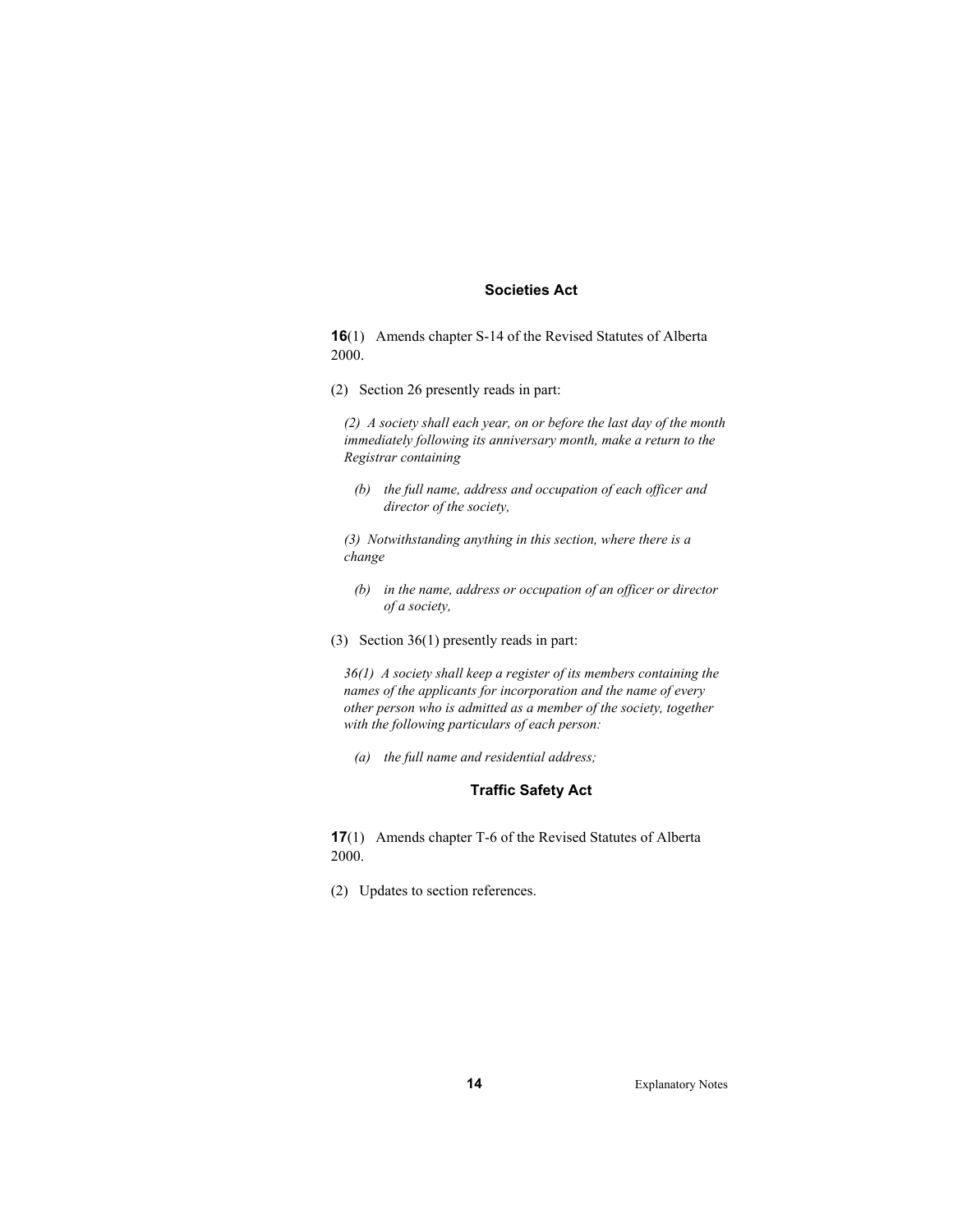**(3) Section 173(1) is amended in clauses (b) and (c) by striking out** "259(4)" **and substituting** "320.18".

**(4) This section comes into force on December 18, 2018.**

**Travel Alberta Act** 

**Amends SA 2008 cT-6.5** 

**18(1) The** *Travel Alberta Act* **is amended by this section.** 

**(2) Section 4 is amended in subsections (3) and (4) by striking out** "subsection (1)(a)" **and substituting** "subsection (1)".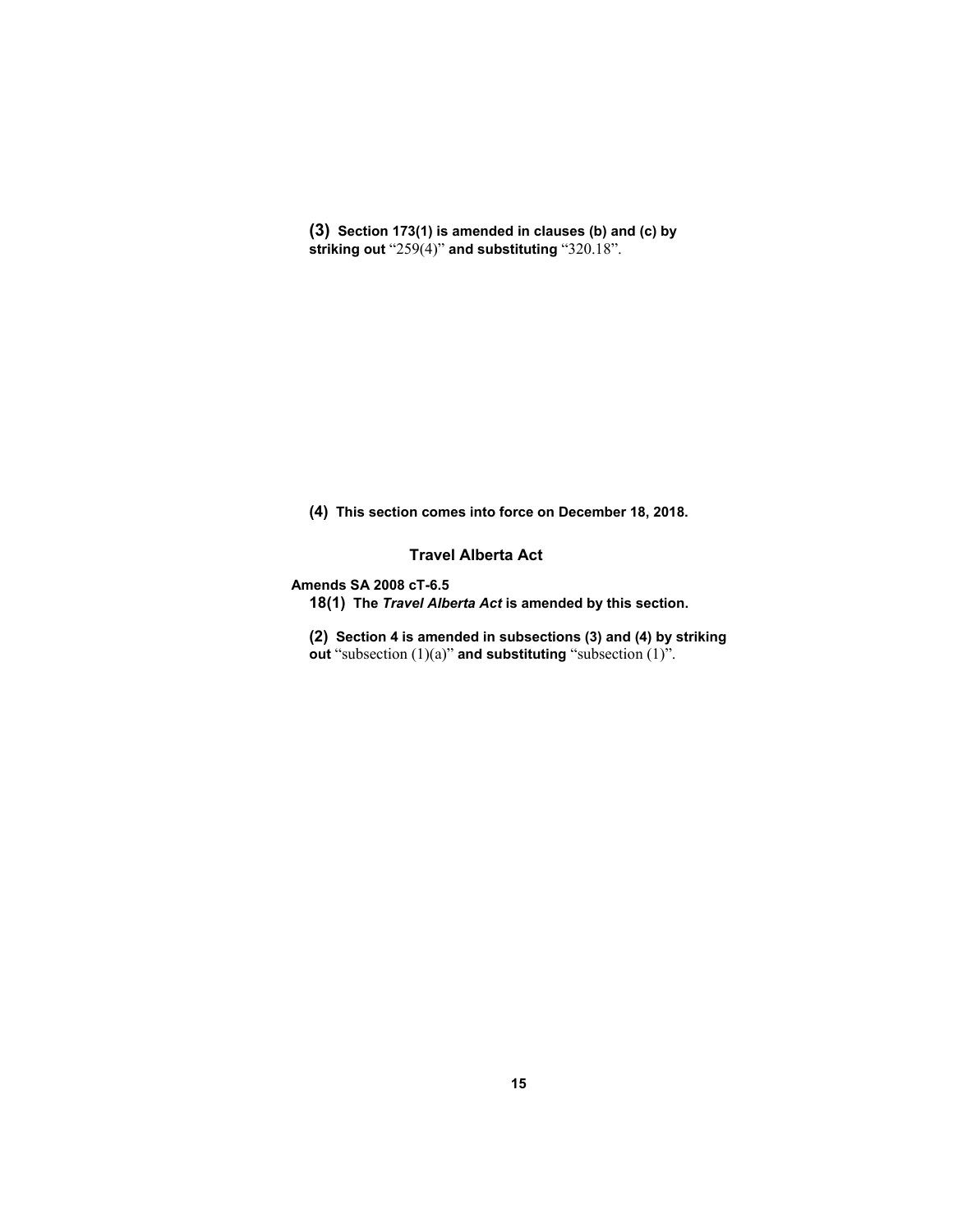- (3) Section 173(1) presently reads:
	- *173(1) Where a person has been charged with an offence under*
	- *(a) section 94,*
	- *(b) subsection 259(4) of the Criminal Code (Canada), or*
	- *(c) section 130 of the National Defence Act (Canada) by reason of that person's contravening subsection 259(4) of the Criminal Code (Canada),*

*a peace officer, the Registrar or a person authorized by a peace officer or the Registrar shall seize or immobilize the motor vehicle that was being operated by that person at the time that the person was charged.* 

(4) Coming into force.

## **Travel Alberta Act**

- **18**(1) Amends chapter T-6.5 of the Statutes of Alberta, 2008.
- (2) Section 4 presently reads in part:
	- *(3) A director appointed under subsection (1)(a)* 
		- *(a) holds office for a term fixed in the order appointing the director, which term must not exceed 3 years, and*
		- *(b) shall not serve on the board for more than 3 consecutive terms.*

*(4) A director appointed under subsection (1)(a) ceases to hold office when* 

- *(a) the director resigns,*
- *(b) the director's appointment expires,*
- *(c) the director's appointment is terminated by the Lieutenant Governor in Council, or*
- *(d) the director is disqualified under the regulations.*